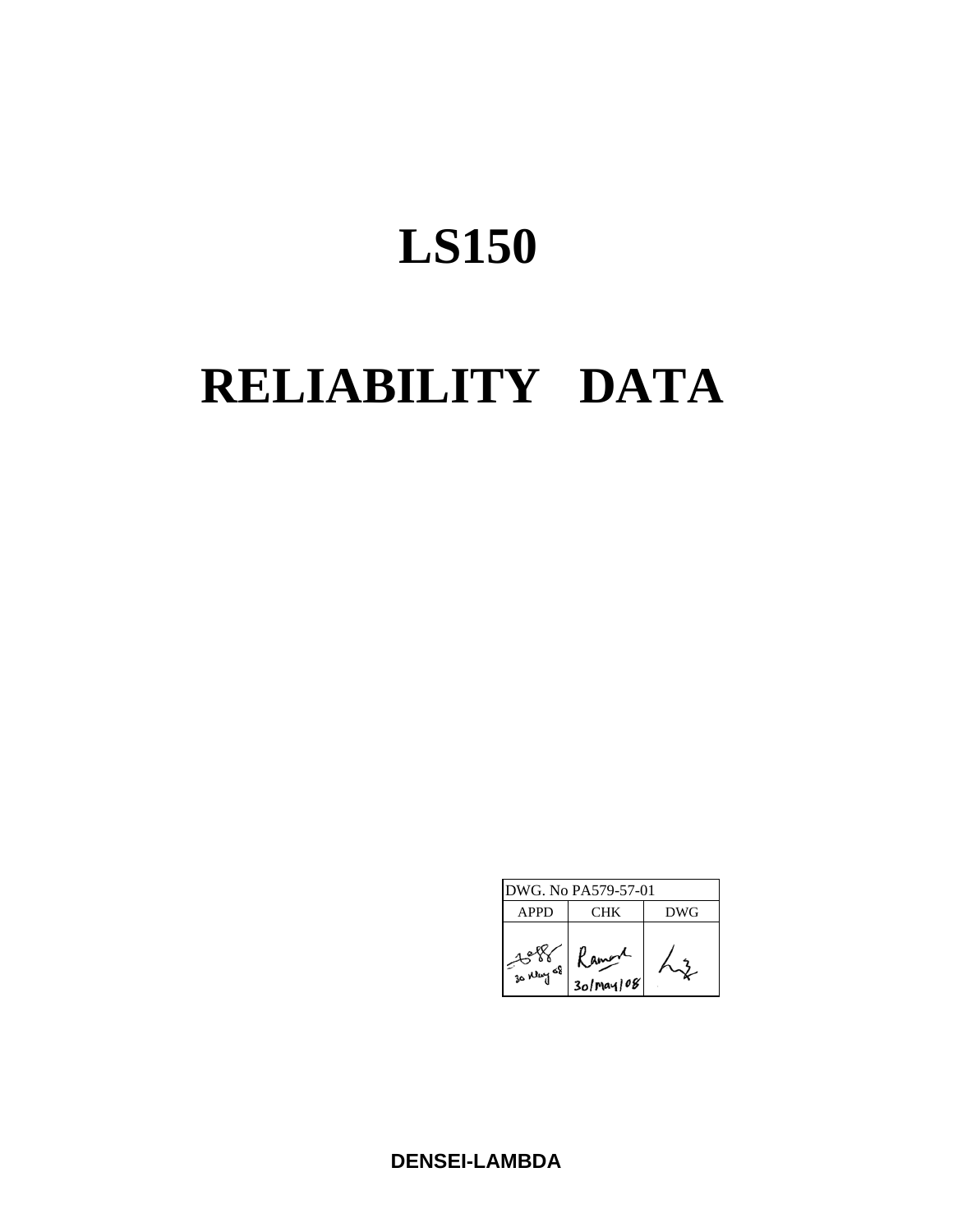# **I N D E X**

### **PAGE**

|                                  | 1. Calculated Values Of MTBF             | $R - 1$ |
|----------------------------------|------------------------------------------|---------|
| 2.                               | Component Derating                       |         |
| 3.                               | Main Components Temperature Rise AT List |         |
| 4.                               | Electrolytic Capacitor Life              |         |
| 5.                               | Vibration Test                           |         |
|                                  | 6. Noise Simulate Test                   |         |
| $7_{\scriptscriptstyle{\ddots}}$ | <b>Abnormal Test</b>                     |         |
| 8.                               | <b>Thermal Shock Test</b>                |         |

 ※ The above data is typical value. As all units have nearly the same characteristics, the data to be considered as ability value.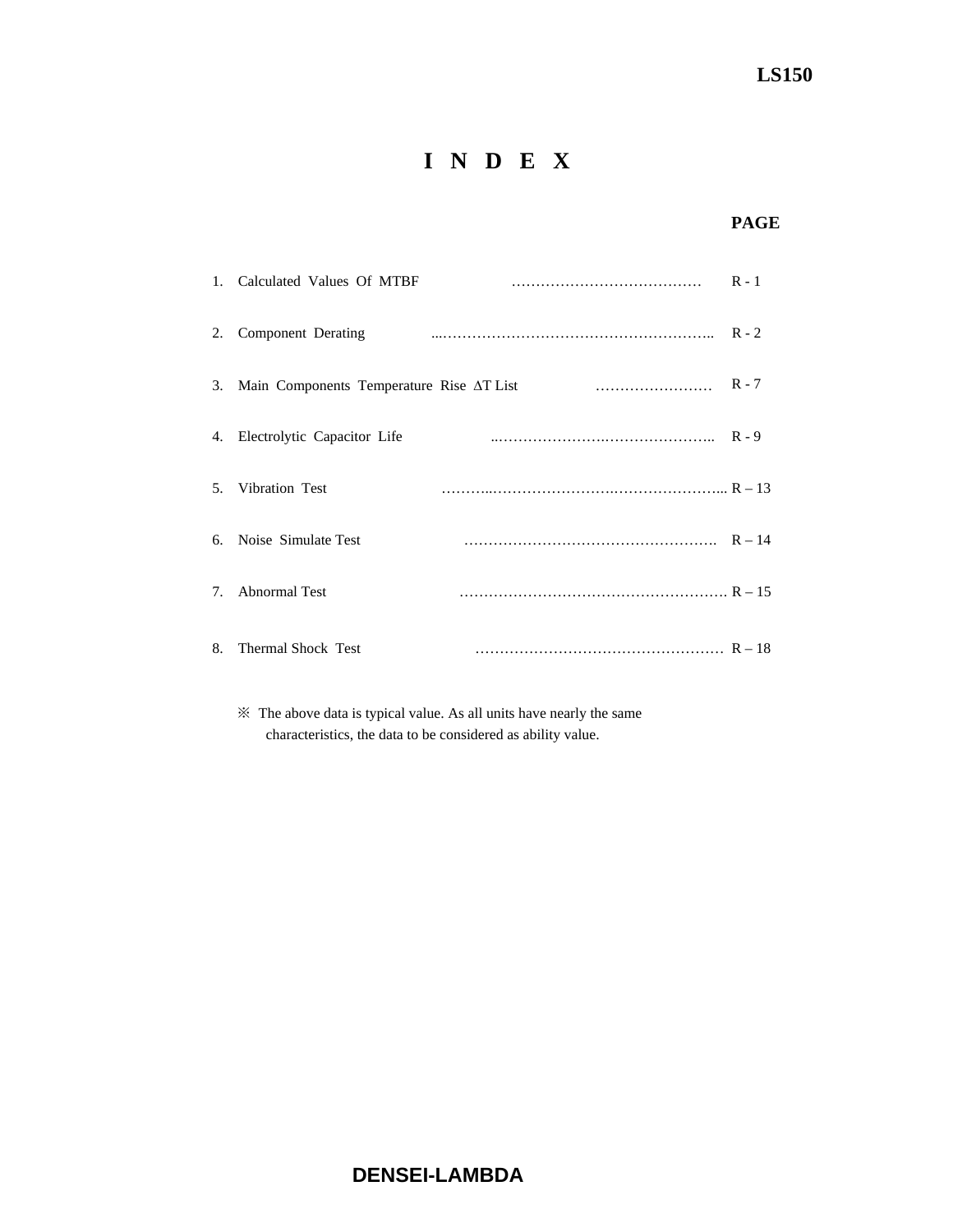#### **1. Calculated values for MTBF**

#### **MODEL : LS150-5**

#### **1. Calculating Method**

 Calculated based on part count reliability projection of JEITA (RCR-9102). Individual failure rates  $\lambda_G$  is given to each part and MTBF is calculated by the count of each part.

Formula :

$$
\begin{array}{rcl}\n & 1 & 1 \\
MTBF & = & \dots & \dots \\
\lambda \text{equiv} & & & \\
\hline\n\lambda \text{equiv} & & & \\
\text{for } \lambda_{\text{G}} \text{min} & & \\
\text{for } \lambda_{\text{G}} \text{min} & & \\
\text{for } \lambda_{\text{G}} \text{min} & & \\
\text{for } \lambda_{\text{G}} \text{min} & & \\
\text{for } \lambda_{\text{G}} \text{min} & & \\
\text{for } \lambda_{\text{G}} \text{min} & & \\
\text{for } \lambda_{\text{G}} \text{min} & & \\
\text{for } \lambda_{\text{G}} \text{min} & & \\
\text{for } \lambda_{\text{G}} \text{min} & & \\
\text{for } \lambda_{\text{G}} \text{min} & & \\
\text{for } \lambda_{\text{G}} \text{min} & & \\
\text{for } \lambda_{\text{G}} \text{min} & & \\
\text{for } \lambda_{\text{G}} \text{min} & & \\
\text{for } \lambda_{\text{G}} \text{min} & & \\
\text{for } \lambda_{\text{G}} \text{min} & & \\
\text{for } \lambda_{\text{G}} \text{min} & & \\
\text{for } \lambda_{\text{G}} \text{min} & & \\
\text{for } \lambda_{\text{G}} \text{min} & & \\
\text{for } \lambda_{\text{G}} \text{min} & & \\
\text{for } \lambda_{\text{G}} \text{min} & & \\
\text{for } \lambda_{\text{G}} \text{min} & & \\
\text{for } \lambda_{\text{G}} \text{min} & & \\
\text{for } \lambda_{\text{G}} \text{min} & & \\
\text{for } \lambda_{\text{G}} \text{min} & & \\
\text{for } \lambda_{\text{G}} \text{min} & & \\
\text{for } \lambda_{\text{G}} \text{min} & & \\
\text{for } \lambda_{\text{G}} \text{min} & & \\
\text{for } \lambda_{\text{G}} \text{min} & & \\
\text{for } \lambda_{\text{G}} \text{min} & & \\
\text{for } \lambda_{\text{G}} \text{min} & & \\
\text{for } \lambda_{\text{G}} \text{min} & & \\
\text{for } \lambda_{\text{G}} \text{min} & & \\
\text{for } \lambda_{\text{G}} \text{min} & & \\
\text{for } \lambda_{\text{G}} \
$$

#### where :

| $\lambda$ equip   | $=$ Total Equipment Failure Rate (Failure / 106 Hours)                  |
|-------------------|-------------------------------------------------------------------------|
| $\lambda_{\rm G}$ | $=$ Generic Failure Rate For The ith Generic Part (Failure / 106 Hours) |
| Ni                | $=$ Quantity of ith Generic Part                                        |
| n                 | $=$ Number of Different Generic Part Categories                         |
| $\pi_0$           | Generic Quality Factor for the ith Generic Part ( $\pi_0 = 1$ )<br>$=$  |

#### **2. MTBF Values**

 $G_F$  : (GROUND, FIXED)

**MTBF = 505,393 (Hours)**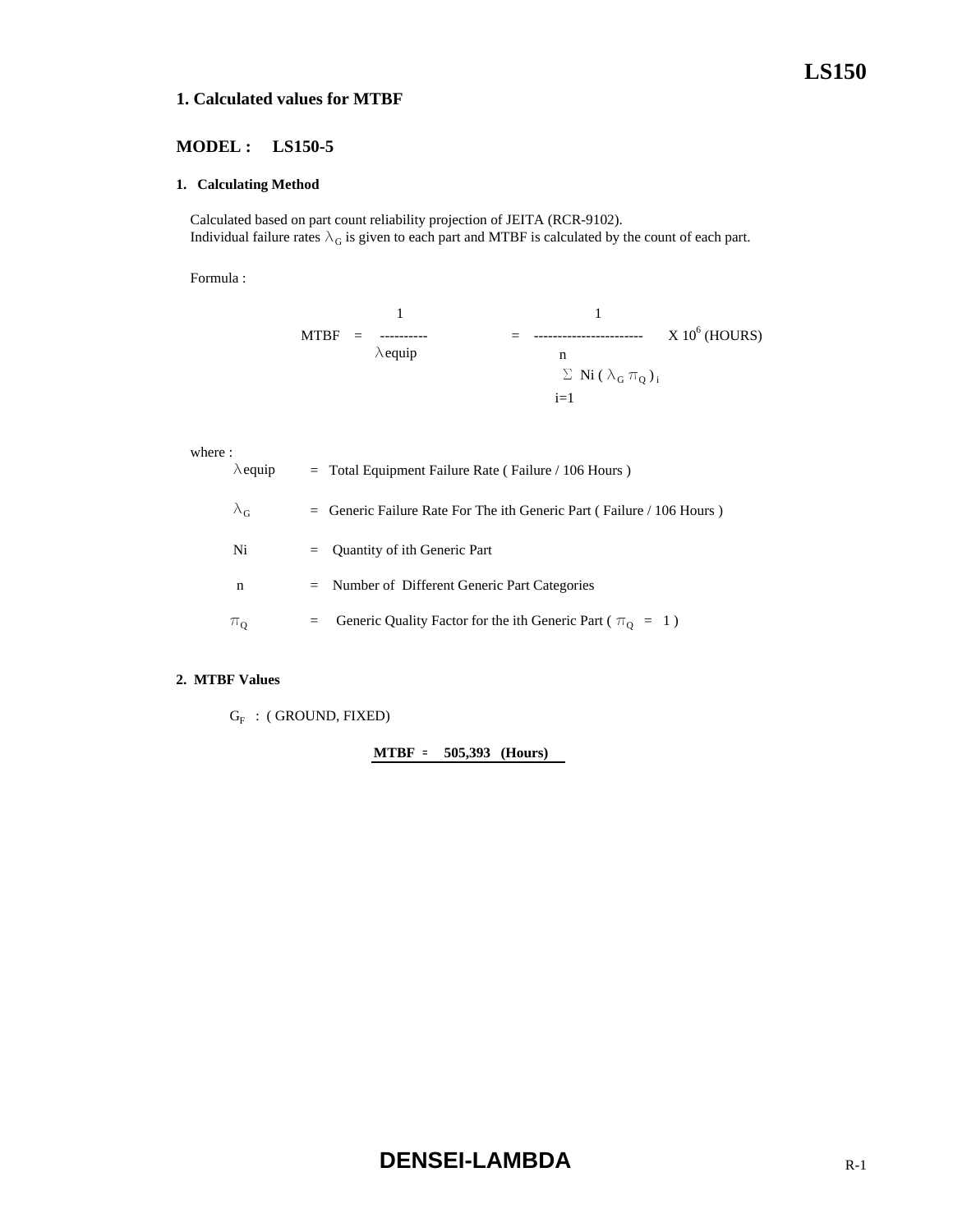#### **2. Component derating**

#### **MODEL : LS150-5**

#### **(1) Calculating method**

(a) Measuring Conditions

| Input  | : 115, 230VAC  | • Ambient temperature | $:50^{\circ}$ C |
|--------|----------------|-----------------------|-----------------|
| Output | $5V$ 26A(100%) | • Mounting method     | : Mounting $A$  |

(b) Semiconductors

 Compared with maximum junction temperature and actual one which is calculated based on case temperature, power dissipation and thermal impedance.

(c) IC, Resistors, Capacitors, etc.

Ambient temperature, operating condition, power dissipation and so on are within derating criteria.

(d) Calculating Method of Thermal Impedance

$$
\boldsymbol{\theta}_{\text{j-c}}\!=\!\frac{T_{\text{j}(max)}-T_{\text{c}}}{P_{\text{c}(max)}}\qquad \boldsymbol{\theta}_{\text{j-a}}\!=\!\frac{T_{\text{j}(max)}-T_{\text{a}}}{P_{\text{c}(max)}}\qquad \boldsymbol{\theta}_{\text{j-1}}\!=\!\frac{T_{\text{j}(max)}-T_{\text{1}}}{P_{\text{c}(max)}}
$$

Tc **:** Case temperature at start point of derating ; 25°C in general

Ta **:** Ambient temperature at start point of derating ; 25°C in general

Tj **:** Lead temperature at start point of derating ; 25°C in general

 Pc(max) **:** Maximum collector(channel) dissipation (Pch**(**max**)**)

**T**<sub>j(max)</sub> : Maximum junction(channel) temperature (Tch**(**max**)**)

 $(\theta_{i-c})$  **:**Thermal impedance between junction(channel) and case  $(\theta_{ch-c})$ 

 $\theta_{j-a}$  **:**Thermal impedance between junction and air

 $\theta_{j-l}$  **:**Thermal impedance between junction and lead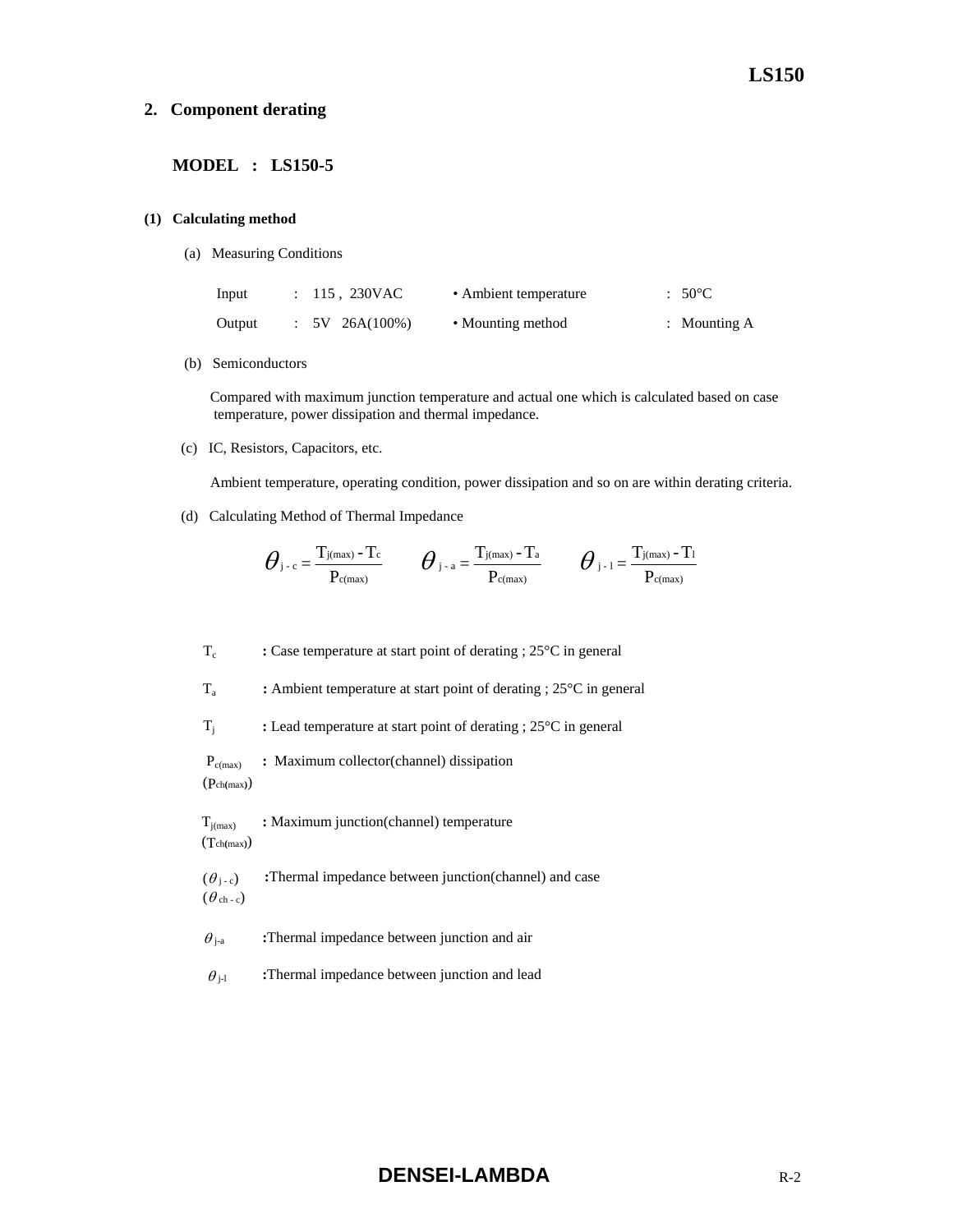# **(2) Component Derating List**

| Location No.                                                      |                                                                                                                                                                                           | $Vin = 115VAC$                                               | $Load = 100\%$ | $Ta = 40^{\circ}C$                  |
|-------------------------------------------------------------------|-------------------------------------------------------------------------------------------------------------------------------------------------------------------------------------------|--------------------------------------------------------------|----------------|-------------------------------------|
| Q1<br>2SK2611(F)<br><b>TOSHIBA</b>                                | Tchmax = $150^{\circ}$ C, $\theta$ ch-c = $0.833^{\circ}$ C/W,<br>Pch = $3.43W$ , $\Delta Tc = 52.6^{\circ}C$ ,<br>Tch = Tc + ( $(\theta$ ch-c) × Pch) = 95.46°C<br>$D.F. = 63.64\%$      |                                                              |                | $Pch(max) = 150W$<br>$Tc = 92.6$ °C |
| D7<br>S30SC4M-7100<br><b>SHINDENGEN</b>                           | Tjmax = $150^{\circ}$ C, $\qquad \theta$ j-c = $1.0^{\circ}$ C/W,<br>$Pd = 6.72W,$ $\Delta Tc = 68.3^{\circ}C,$<br>$Tj = Tc + ((\theta j - c) \times Pd) = 115.02$ °C<br>$D.F. = 76.68\%$ |                                                              |                | $Tc = 108.3$ °C                     |
| D <sub>8</sub><br>S30SC4M-7100<br><b>SHINDENGEN</b>               | Tjmax = $150^{\circ}$ C, $\theta$ j-c = $1.0^{\circ}$ C/W,<br>$Pd = 6.72W,$<br>$Tj = Tc + ((\theta j - c) \times Pd) = 111.72$ °C<br>$D.F. = 74.48\%$                                     | $\Delta$ Tc = 65 $^{\circ}$ C,                               |                | $Tc = 105$ °C                       |
| D <sub>1</sub><br><b>RS405M</b><br><b>RECTRON</b>                 | Tjmax = $150^{\circ}$ C, $\theta$ j-c = 6.0°C/W<br>$Pd = 1.595W,$ $\Delta Tc = 53.0^{\circ}C$<br>$Tj = Tc + ((\theta j - c) \times Pd) = 102.57$ °C<br>$D.F. = 68.38\%$                   |                                                              |                | $Tc = 93.0$ °C                      |
| D <sub>2</sub><br>CMF03(TE12L,Q)<br><b>TOSHIBA</b>                | Tjmax = $125^{\circ}$ C, $\theta$ j-l = $16.0^{\circ}$ C/W<br>$Pd = 80mW,$ $\Delta Tl = 56.3^{\circ}C$<br>$Tj = Tl + ((\theta j-l) \times Pd) = 97.58$ °C<br>$D.F. = 78.06\%$             |                                                              |                | $T = 96.3$ °C                       |
| D <sub>12</sub><br>CMF03(TE12L,Q)<br><b>TOSHIBA</b>               | Tjmax = $125^{\circ}$ C, $\theta$ j-l = $16.0^{\circ}$ C/W<br>$Pd = 80mW,$ $\Delta Tl = 56.3^{\circ}C$<br>$Tj = Tl + ((\theta j-l) \times Pd) = 97.58$ °C<br>$D.F. = 78.06\%$             |                                                              |                | $T = 96.3$ °C                       |
| D <sub>5</sub><br>CRH01<br><b>TOSHIBA</b>                         | Tjmax = $150^{\circ}$ C, $\theta$ j-l = $20.0^{\circ}$ C/W<br>$Pd = 14mW$ , $\Delta Tl = 54.1^{\circ}C$<br>$Tj = Tl + ((\theta j-l) \times Pd) = 94.38$ °C<br>$D.F. = 62.92\%$            |                                                              |                | $TI = 94.1$ °C                      |
| PC1<br>PS2561BL1-1-A(D)<br>(TRANSISTOR)<br><b>NEC</b>             | Tjmax = $125^{\circ}$ C, $\theta$ j-c = $150^{\circ}$ C/W,<br>$Pc = 3.6$ mW, $\Delta Tc = 42.5$ °C,<br>$Tj = Tc + ((\theta j - c) \times Pc) = 83.04$ °C<br>$D.F. = 66.43\%$              |                                                              |                | $Pc(max) = 150mW$<br>$Tc = 82.5$ °C |
| PC1<br>$PS2561BL1-1-A(D)$<br>(LED)<br><b>NEC</b>                  | Tjmax = $125^{\circ}$ C, $\theta$ j-c = $150^{\circ}$ C/W,<br>$Pc = 2.34$ mW,<br>$Tj = Tc + ((\theta j - c) \times Pc) = 82.85^{\circ}C$<br>$D.F. = 66.28\%$                              | $\Delta$ Tc = 42.5°C,                                        |                | $Pc(max) = 150mW$<br>$Tc = 82.5$ °C |
| PC <sub>2</sub><br>PS2561BL1-1-A(D)<br>(TRANSISTOR)<br><b>NEC</b> | $T$ jmax = 125 $\mathrm{^{\circ}C}$ ,<br>$Pc = 0.0W$ ,<br>$Tj = Tc + ((\theta j - c) \times Pc) = 82.5$ °C<br>$D.F. = 66.0\%$                                                             | $\theta$ j-c = 150°C/W,<br>$\triangle$ Tc =42.5 $\degree$ C, |                | $Pc(max) = 150mW$<br>$Tc = 82.5$ °C |
| PC <sub>2</sub><br>PS2561BL1-1-A(D)<br>(LED)<br><b>NEC</b>        | $T$ jmax = 125 $\mathrm{^{\circ}C}$ ,<br>$Pc = 0W$ ,<br>$Tj = Tc + ((\theta j - c) \times Pc) = 82.5^{\circ}C$<br>$D.F. = 66.0\%$                                                         | $\theta$ j-c = 150°C/W,<br>$\triangle$ Tc = 42.5°C,          |                | $Pc(max) = 150mW$<br>$Tc = 82.5$ °C |
| A1<br>FA13844N-D1-TE1<br>FUJI-ELEC.                               | $Tjmax = 150^{\circ}C$ ,<br>$Pd = 75mW,$<br>$Tj = Tc + ((\theta j - c) \times Pd) = 100.7$ °C<br>$D.F. = 67.13%$                                                                          | $\theta$ j-c = 72°C/W<br>$\triangle$ Tc = 55.3°C             |                | $Tc = 95.3$ °C                      |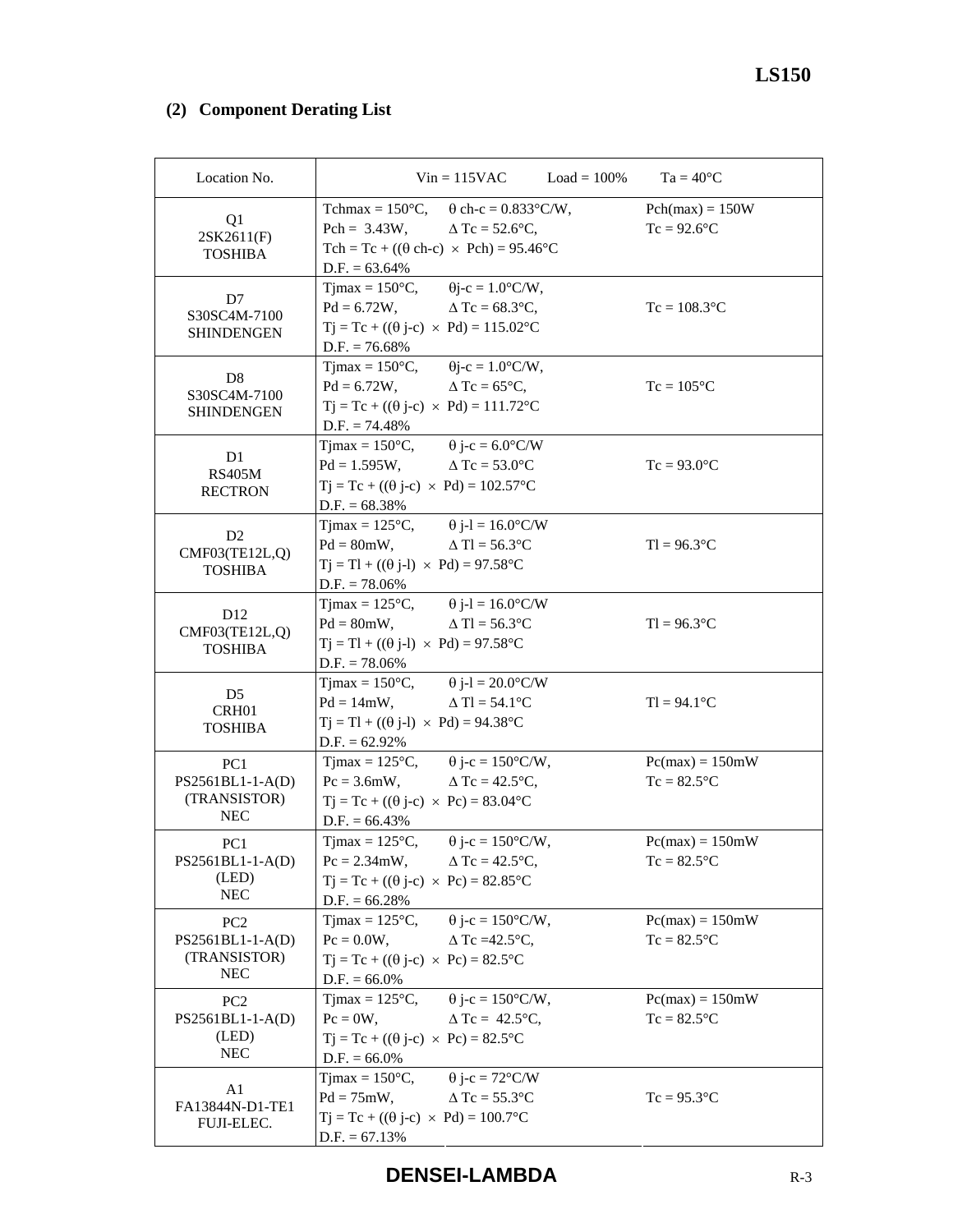|                                               | $T$ jmax = 150 $\degree$ C,                            | $\theta$ j-c = 100°C/W,                   |                |
|-----------------------------------------------|--------------------------------------------------------|-------------------------------------------|----------------|
| A2<br><b>HA17431PA-TZ-E</b><br><b>RENESAS</b> | $Pd = 6.8$ mW,                                         | $\Delta$ Tc = 22.9°C.                     | $Tc = 62.9$ °C |
|                                               | $T_1 = Tc + ((\theta i-c) \times Pd) = 63.58^{\circ}C$ |                                           |                |
|                                               | $D.F. = 42.39\%$                                       |                                           |                |
|                                               | $IF = 5.96mA$ .                                        | $\triangle$ Tc = 22.6C                    | $Tc = 62.6$ °C |
| P <sub>D</sub> 1<br>264-7GVD/S530-E2          |                                                        | Allowable IF(max)= $13mA(at Ta = 62.6°C)$ |                |
| <b>EVERLIGHT</b>                              | $D.F. = 45.85\%$                                       |                                           |                |
|                                               |                                                        |                                           |                |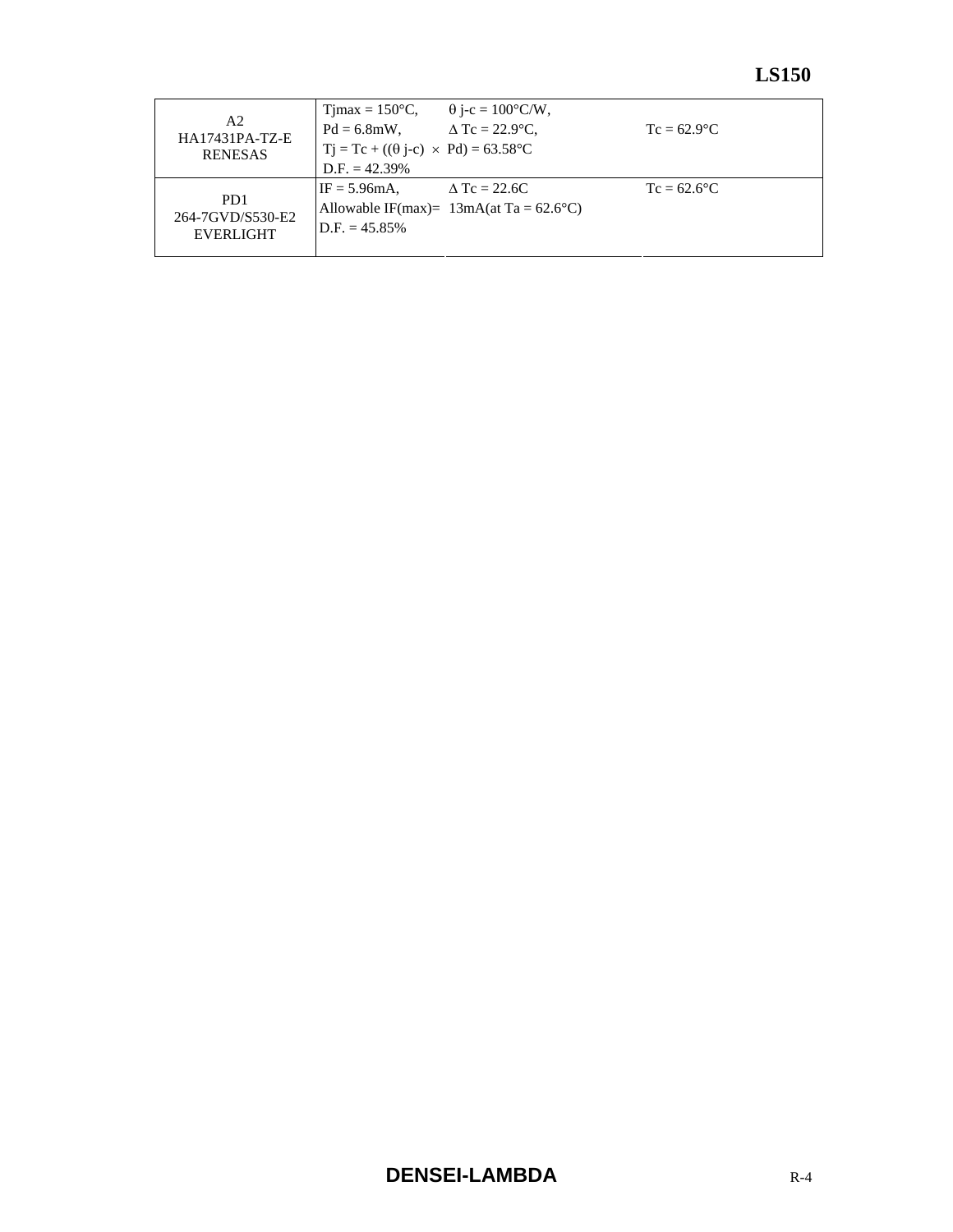# **Component Derating List**

| Location No.                                                      |                                                                                                                                                                                       | $Vin = 230VAC$ $Load = 100\%$                               | $Ta = 40^{\circ}C$                  |
|-------------------------------------------------------------------|---------------------------------------------------------------------------------------------------------------------------------------------------------------------------------------|-------------------------------------------------------------|-------------------------------------|
| Q1<br>2SK2611(F)<br><b>TOSHIBA</b>                                | Tchmax = $150^{\circ}$ C,<br>Pch = $3.35W$ , $\Delta$ Tc = 47.6°C,<br>Tch = Tc + $((\theta \text{ ch-c}) \times \text{Pch}) = 90.39$ °C<br>$D.F. = 60.26\%$                           | $\theta$ ch-c = 0.833°C/W,                                  | $Pch(max) = 150W$<br>$Tc = 87.6$ °C |
| D7<br>S30SC4M-7100<br><b>SHINDENGEN</b>                           | Tjmax = $150^{\circ}$ C, $\theta$ j-c = $1.0^{\circ}$ C/W,<br>$Pd = 6.54W,$<br>$Tj = Tc + ((\theta j - c) \times Pd) = 113.64$ °C<br>$D.F. = 75.76\%$                                 | $\Delta$ Tc = 67.1 $\degree$ C,                             | $Tc = 107.1$ °C                     |
| D <sub>8</sub><br>S30SC4M-7100<br><b>SHINDENGEN</b>               | Tjmax = $150^{\circ}$ C, $\theta$ j-c = $1.0^{\circ}$ C/W,<br>$Pd = 6.54W$<br>$Tj = Tc + ((\theta j - c) \times Pd) = 110.74$ °C<br>$D.F. = 73.83\%$                                  | $\Delta$ Tc = 64.2°C,                                       | $Tc = 104.2$ <sup>o</sup> C         |
| D <sub>1</sub><br><b>RS405M</b><br><b>RECTRON</b>                 | Tjmax = $150^{\circ}$ C, $\theta$ j-c = $6.0^{\circ}$ C/W<br>$Pd = 1.21W,$ $\Delta Tc = 47.8$ °C<br>$Tj = Tc + ((\theta j - c) \times Pd) = 95.06^{\circ}C$<br>$D.F. = 63.37\%$       |                                                             | $Tc = 87.8$ °C                      |
| D <sub>2</sub><br>CMF03(TE12L,Q)<br><b>TOSHIBA</b>                | Tjmax = $125^{\circ}$ C, $\theta$ j-l = $16^{\circ}$ C/W<br>$Pd = 80mW$ , $\triangle Tl = 55.3^{\circ}C$<br>$Tj = Tl + ((\theta j-l) \times Pd) = 96.58^{\circ}C$<br>$D.F. = 77.26\%$ |                                                             | $T = 95.3$ °C                       |
| D <sub>12</sub><br>CMF03(TE12L,Q)<br><b>TOSHIBA</b>               | Tjmax = $125^{\circ}$ C, $\theta$ j-l = $16^{\circ}$ C/W<br>$Pd = 80mW$ , $\Delta Tl = 55.3^{\circ}C$<br>$Tj = Tl + ((\theta j-l) \times Pd) = 96.58^{\circ}C$<br>$D.F. = 77.26\%$    |                                                             | $T = 95.3$ °C                       |
| D <sub>5</sub><br>CRH <sub>01</sub><br><b>TOSHIBA</b>             | Tjmax = $150^{\circ}$ C, $\theta$ j-l = $20.0^{\circ}$ C/W<br>$Pd = 11mW,$<br>$Tj = Tl + ((\theta j-l) \times Pd) = 93.32^{\circ}C$<br>$D.F. = 62.21\%$                               | $\Delta$ Tl = 53.1°C                                        | $TI = 93.1$ °C                      |
| PC <sub>1</sub><br>PS2561BL1-1-A(D)<br>(TRANSISTOR)<br><b>NEC</b> | Tjmax = $125^{\circ}$ C, $\theta$ j-c = $150^{\circ}$ C/W,<br>$Pc = 3.6$ mW, $\Delta Tc = 41.7$ °C,<br>$Tj = Tc + ((\theta j - c) \times Pc) = 82.24$ °C<br>$D.F. = 65.79\%$          |                                                             | $Pc(max) = 150mW$<br>$Tc = 81.7$ °C |
| PC <sub>1</sub><br>PS2561BL1-1-A(D)<br>(LED)<br><b>NEC</b>        | $T$ jmax = 125 $\mathrm{^{\circ}C}$ ,<br>$Pc = 2.34$ mW,<br>$Tj = Tc + ((\theta j - c) \times Pc) = 82.05^{\circ}C$<br>$D.F. = 65.64\%$                                               | $\theta$ j-c = 150°C/W,<br>$\Delta$ Tc = 41.7°C,            | $Pc(max) = 150mW$<br>$Tc = 81.7$ °C |
| PC <sub>2</sub><br>PS2561BL1-1-A(D)<br>(TRANSISTOR)<br><b>NEC</b> | Timax = $125^{\circ}$ C,<br>$Pc = 0.0W$ ,<br>$Tj = Tc + ((\theta j - c) \times Pc) = 81.7$ °C<br>$D.F. = 65.36\%$                                                                     | $\theta$ j-c = 150°C/W,<br>$\triangle$ Tc =41.7°C,          | $Pc(max) = 150mW$<br>$Tc = 81.7$ °C |
| PC <sub>2</sub><br>PS2561BL1-1-A(D)<br>(LED)<br><b>NEC</b>        | Tjmax = $125^{\circ}$ C,<br>$Pc = 0W$ ,<br>$Tj = Tc + ((\theta j - c) \times Pc) = 81.7$ °C<br>$D.F. = 65.36\%$                                                                       | $\theta$ j-c = 150°C/W,<br>$\Delta$ Tc = 41.7°C,            | $Pc(max) = 150mW$<br>$Tc = 81.7$ °C |
| A1<br>FA13844N-D1-TE1<br>FUJI-ELEC.                               | $Tjmax = 150^{\circ}C$ ,<br>$Pd = 75mW,$<br>$Tj = Tc + ((\theta j - c) \times Pd) = 99.7^{\circ}C$<br>$D.F. = 66.47\%$                                                                | $\theta$ j-c = 72°C/W<br>$\triangle$ Tc = 54.3 $^{\circ}$ C | $Tc = 94.3$ °C                      |

**DENSEI-LAMBDA** R-5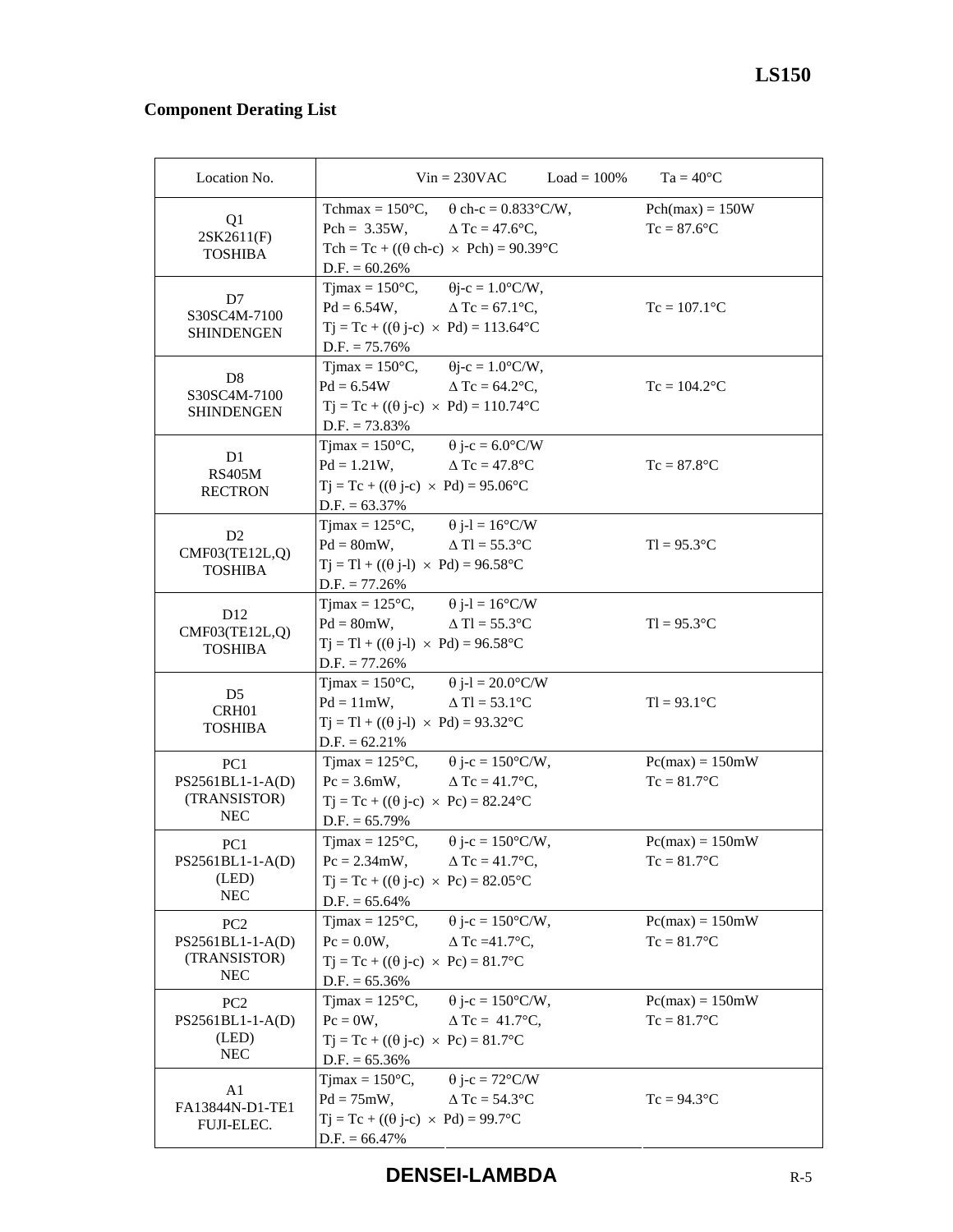|                                               | $T$ jmax = 150 $\degree$ C,                       | $\theta$ j-c = 100°C/W,                   |                |
|-----------------------------------------------|---------------------------------------------------|-------------------------------------------|----------------|
| A2<br><b>HA17431PA-TZ-E</b><br><b>RENESAS</b> | $Pd = 6.8$ mW,                                    | $\triangle$ Tc = 22.6 $\degree$ C,        | $Tc = 62.6$ °C |
|                                               | $Tj = Tc + ((\theta j - c) \times Pd) = 63.28$ °C |                                           |                |
|                                               | $D.F. = 42.19\%$                                  |                                           |                |
|                                               | $IF = 5.96mA$ ,                                   | $\triangle$ Tc = 23.7C                    | $Tc = 63.7$ °C |
| P <sub>D</sub> 1<br>264-7GVD/S530-E2          |                                                   | Allowable IF(max)= $13mA(at Ta = 63.7°C)$ |                |
| EVERLIGHT                                     | $D.F. = 45.85\%$                                  |                                           |                |
|                                               |                                                   |                                           |                |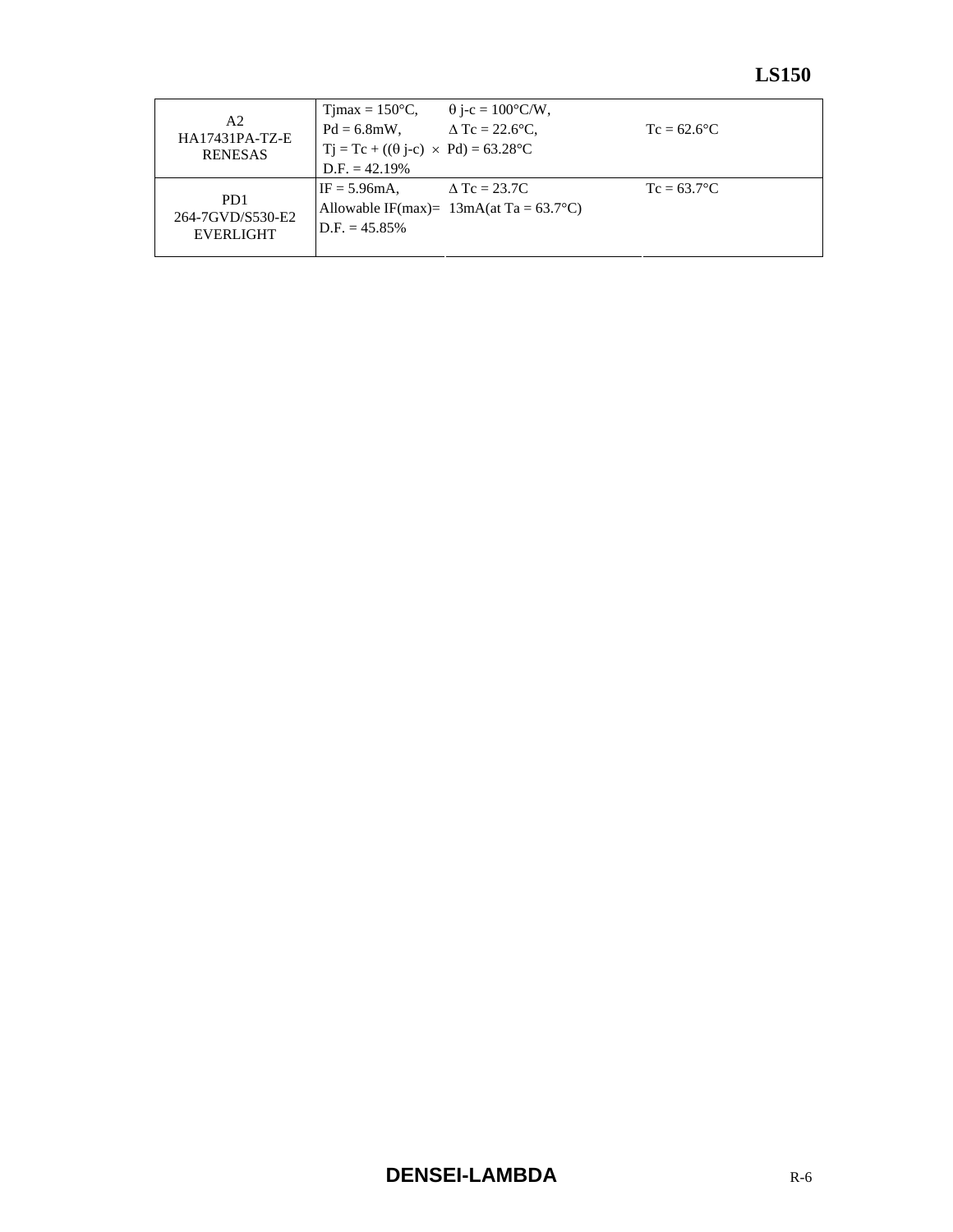## **3. Main components temperature rise** ∆**T list**

# **MODEL : LS150-5**

Condition:



|                                              |                             |                 | $\Delta T$ Temperature rise (°C) |                 |                 |
|----------------------------------------------|-----------------------------|-----------------|----------------------------------|-----------------|-----------------|
| <b>Output Derating</b><br>$Ta = 40^{\circ}C$ |                             | $Io = 100\%$    | $I_0 = 85\%$                     | $I_0 = 85\%$    | $Io = 85%$      |
| Location No.                                 | Parts Name                  | Mounting<br>(A) | Mounting<br>(B)                  | Mounting<br>(C) | Mounting<br>(D) |
| Q1                                           | <b>MOSFET</b>               | 52.6            | 39.9                             | 35.7            | 45.9            |
| D <sub>1</sub>                               | <b>BRIDGE DIODE</b>         | 53.0            | 45.5                             | 48.4            | 41.5            |
| D7                                           | F.R. DIODE                  | 68.3            | 56                               | 57.5            | 57.7            |
| D <sub>8</sub>                               | F.R. DIODE                  | 65              | 52.7                             | 54.2            | 54.4            |
| A <sub>1</sub>                               | <b>CHIP IC</b>              | 55.3            | 41.6                             | 39.2            | 50.9            |
| A <sub>2</sub>                               | <b>CHIP SHUNT REGULATOR</b> | 22.9            | 33                               | 43.1            | 27.7            |
| PC <sub>1</sub>                              | <b>CHIP PHOTOCOUPLER</b>    | 42.5            | 33.7                             | 32.5            | 46.6            |
| T <sub>1</sub>                               | <b>TRANS. PULSE</b>         | 72              | 46.9                             | 45              | 55.3            |
| L1                                           | <b>BALUN COIL</b>           | 61.4            | 46.7                             | 50.1            | 40.9            |
| L2                                           | <b>CHOKE COIL</b>           | 50.4            | 45.9                             | 37.6            | 48.2            |
| L7                                           | <b>CHOKE COIL</b>           | 87.6            | 56.5                             | 53.6            | 54              |
| L13                                          | <b>BALUN COIL</b>           | 58.1            | 45.7                             | 51.3            | 37              |
| C <sub>5</sub>                               | CAP. ELECT.                 | 34.1            | 36.2                             | 30.5            | 40.1            |
| C <sub>6</sub>                               | CAP. ELECT.                 | 32.2            | 34.2                             | 29              | 40.8            |
| C <sub>26</sub>                              | CAP. ELECT.                 | 55.3            | 42.4                             | 54.2            | 37.9            |
| C27                                          | CAP. ELECT.                 | 60.5            | 44.6                             | 56.2            | 40.3            |
| C28                                          | CAP. ELECT.                 | 61.1            | 49.6                             | 56.1            | 46.4            |
| C29                                          | CAP. ELECT.                 | 66.7            | 48.3                             | 53.8            | 37.9            |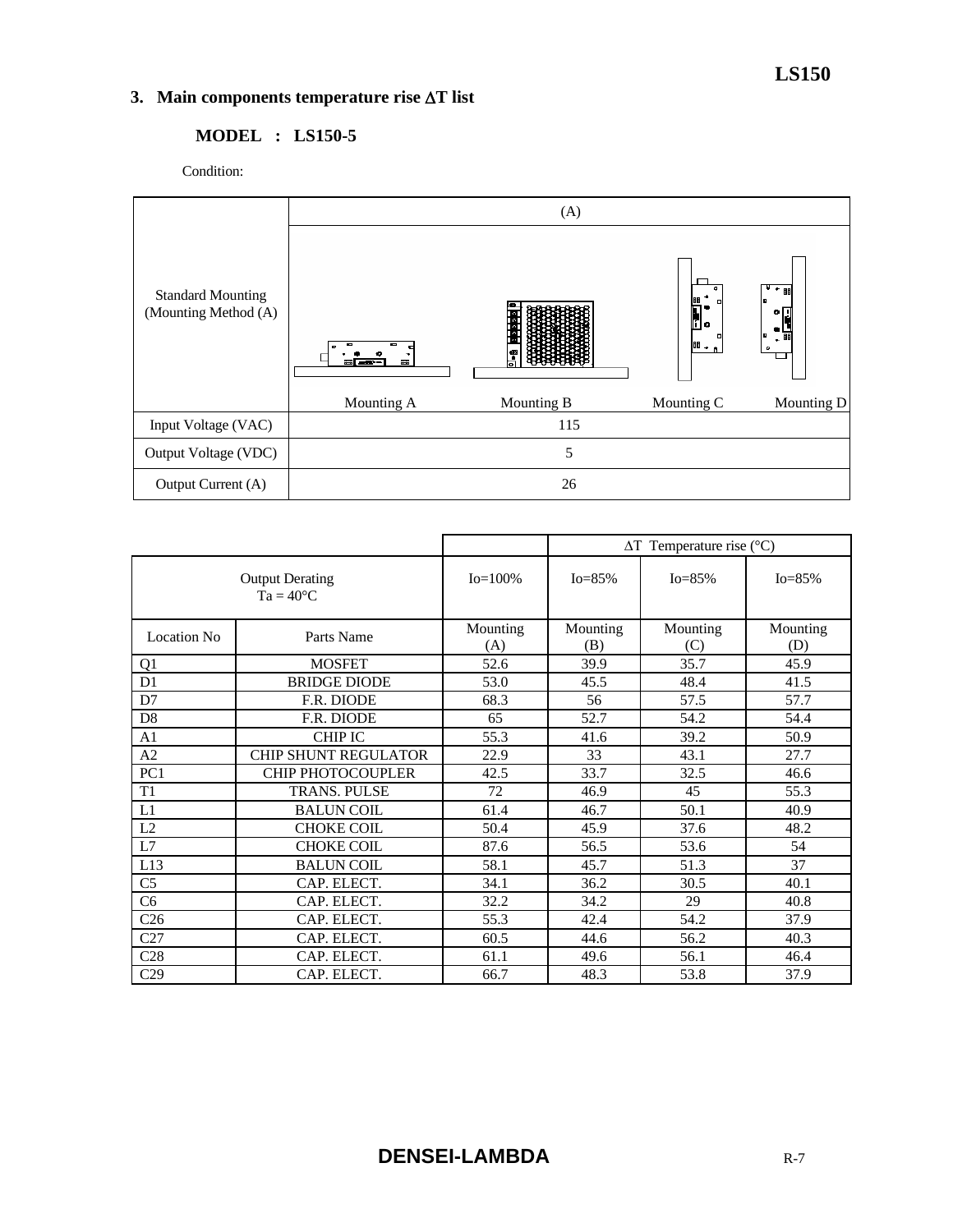# **3. Main components temperature rise** ∆**T list**

#### **MODEL : LS150-5**

Condition:



|                                              |                             |                 | $\Delta T$ Temperature rise (°C) |                 |                 |
|----------------------------------------------|-----------------------------|-----------------|----------------------------------|-----------------|-----------------|
| <b>Output Derating</b><br>$Ta = 40^{\circ}C$ |                             | $Io = 100\%$    | $Io = 85%$                       | $Io = 85\%$     | $Io = 85%$      |
| <b>Location No</b>                           | Parts Name                  | Mounting<br>(A) | Mounting<br>(B)                  | Mounting<br>(C) | Mounting<br>(D) |
| Q <sub>1</sub>                               | <b>MOSFET</b>               | 47.6            | 39.6                             | 31.3            | 45.4            |
| D <sub>1</sub>                               | <b>BRIDGE DIODE</b>         | 47.8            | 42.7                             | 42.8            | 36.6            |
| D7                                           | F.R. DIODE                  | 67.1            | 55.8                             | 57.8            | 57.2            |
| D <sub>8</sub>                               | F.R. DIODE                  | 64.2            | 52.5                             | 54.5            | 53.9            |
| A <sub>1</sub>                               | <b>CHIP IC</b>              | 54.3            | 41.8                             | 39.8            | 50.8            |
| A2                                           | <b>CHIP SHUNT REGULATOR</b> | 22.6            | 33                               | 42.9            | 28.1            |
| PC <sub>1</sub>                              | <b>CHIP PHOTOCOUPLER</b>    | 41.7            | 33.3                             | 32.5            | 45.9            |
| T <sub>1</sub>                               | <b>TRANS. PULSE</b>         | 68              | 46.9                             | 45.3            | 54.4            |
| L1                                           | <b>BALUN COIL</b>           | 39              | 36.5                             | 37.9            | 28.4            |
| L2                                           | <b>CHOKE COIL</b>           | 37.9            | 39.5                             | 30.9            | 38.5            |
| L7                                           | <b>CHOKE COIL</b>           | 83              | 56.1                             | 53.5            | 53.5            |
| L13                                          | <b>BALUN COIL</b>           | 36.9            | 35.5                             | 38.7            | 25.8            |
| C <sub>5</sub>                               | CAP. ELECT.                 | 29.4            | 35.7                             | 26.4            | 32.1            |
| C <sub>6</sub>                               | CAP. ELECT.                 | 28.1            | 30.2                             | 25.5            | 33.3            |
| C <sub>26</sub>                              | CAP. ELECT.                 | 53.4            | 41.6                             | 52.3            | 34.9            |
| C27                                          | CAP. ELECT.                 | 59.4            | 43.7                             | 54.1            | 37.9            |
| C28                                          | CAP. ELECT.                 | 59.4            | 48.4                             | 54.2            | 43.7            |
| C <sub>29</sub>                              | CAP. ELECT.                 | 65              | 47.7                             | 52              | 24.4            |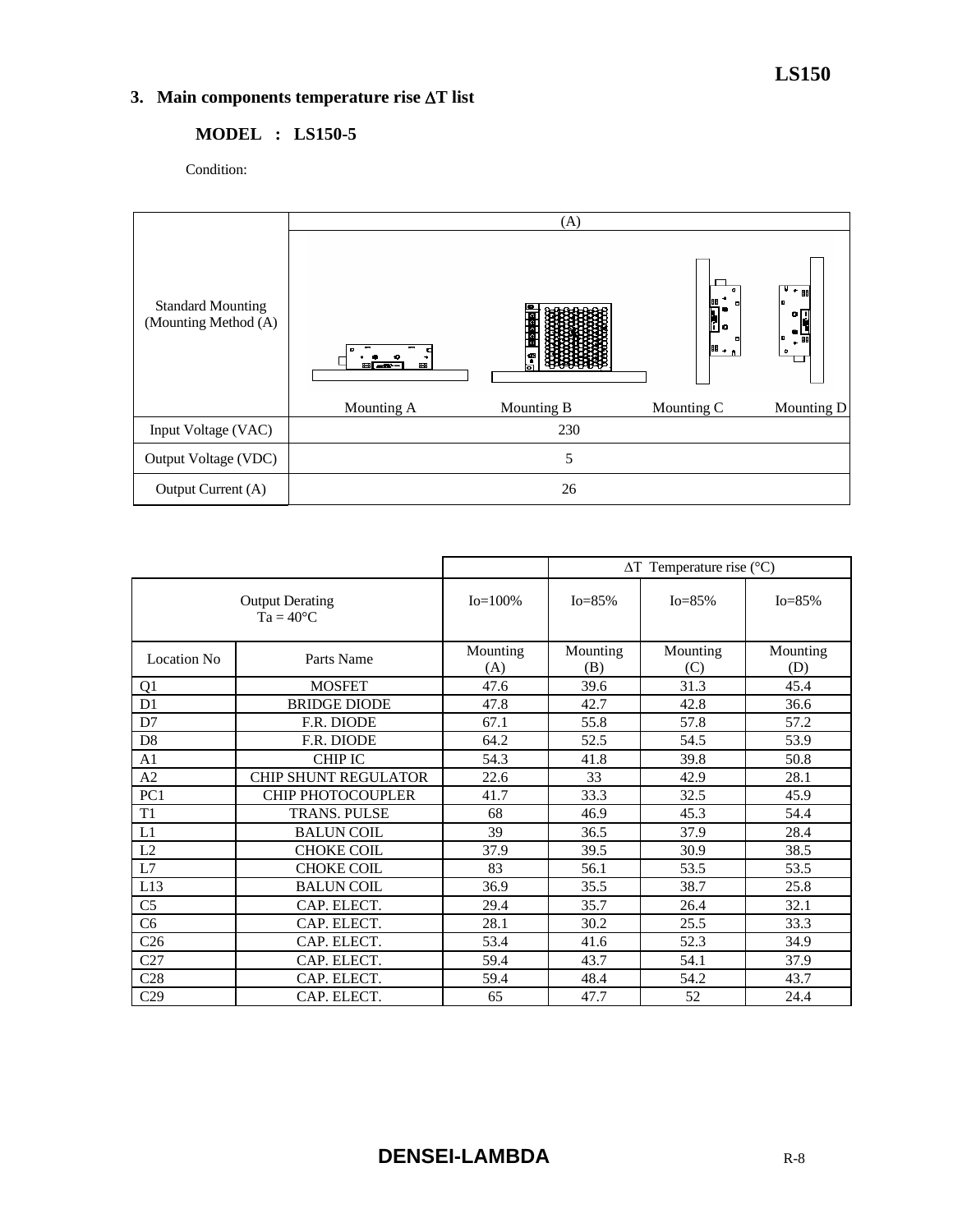## **4. Electrolytic capacitor lifetime**

### **MODEL : LS150-5**



## $Vin = 115VAC$

| Load $(\%)$ | $Ta =$         | $Ta =$         | $Ta =$         |
|-------------|----------------|----------------|----------------|
|             | $40^{\circ}$ C | $50^{\circ}$ C | $70^{\circ}$ C |
| 50          | 8.8            | 4.4            | 1.1            |
| 60          | 7.3            | 3.6            | 1.0            |
| 70          | 5.6            | 2.8            |                |
| 80          | 4.1            | 2.0            |                |
| 90          | 3.4            | 1.7            |                |
| 100         | 3.3            | 1.7            |                |



#### $Vin = 230VAC$

|             |                |                |                | 12                                                               |
|-------------|----------------|----------------|----------------|------------------------------------------------------------------|
| Load $(\%)$ | $Ta =$         | $Ta =$         | $Ta =$         | 10                                                               |
|             | $40^{\circ}$ C | $50^{\circ}$ C | $70^{\circ}$ C | 8                                                                |
| 50          | 10.0           | 9.3            | 2.3            | Life Times (years)                                               |
| 60          | 10.0           | 8.2            | 2.0            | 6                                                                |
| 70          | 10.0           | 6.5            | 1.6            | 4<br>╲                                                           |
| 80          | 9.2            | 4.6            | 1.1            | ↖<br>$\overline{\phantom{a}}$ .<br>$\overline{2}$                |
| 90          | 6.4            | 3.2            |                |                                                                  |
| 100         | 5.0            | 2.5            |                | $\mathbf 0$<br>20<br>$\mathbf 0$<br>40<br>60<br>80<br>100<br>120 |
|             |                |                |                | <b>Output Current (%)</b>                                        |

Note : E-cap life calculation is based on 8hrs/day operation.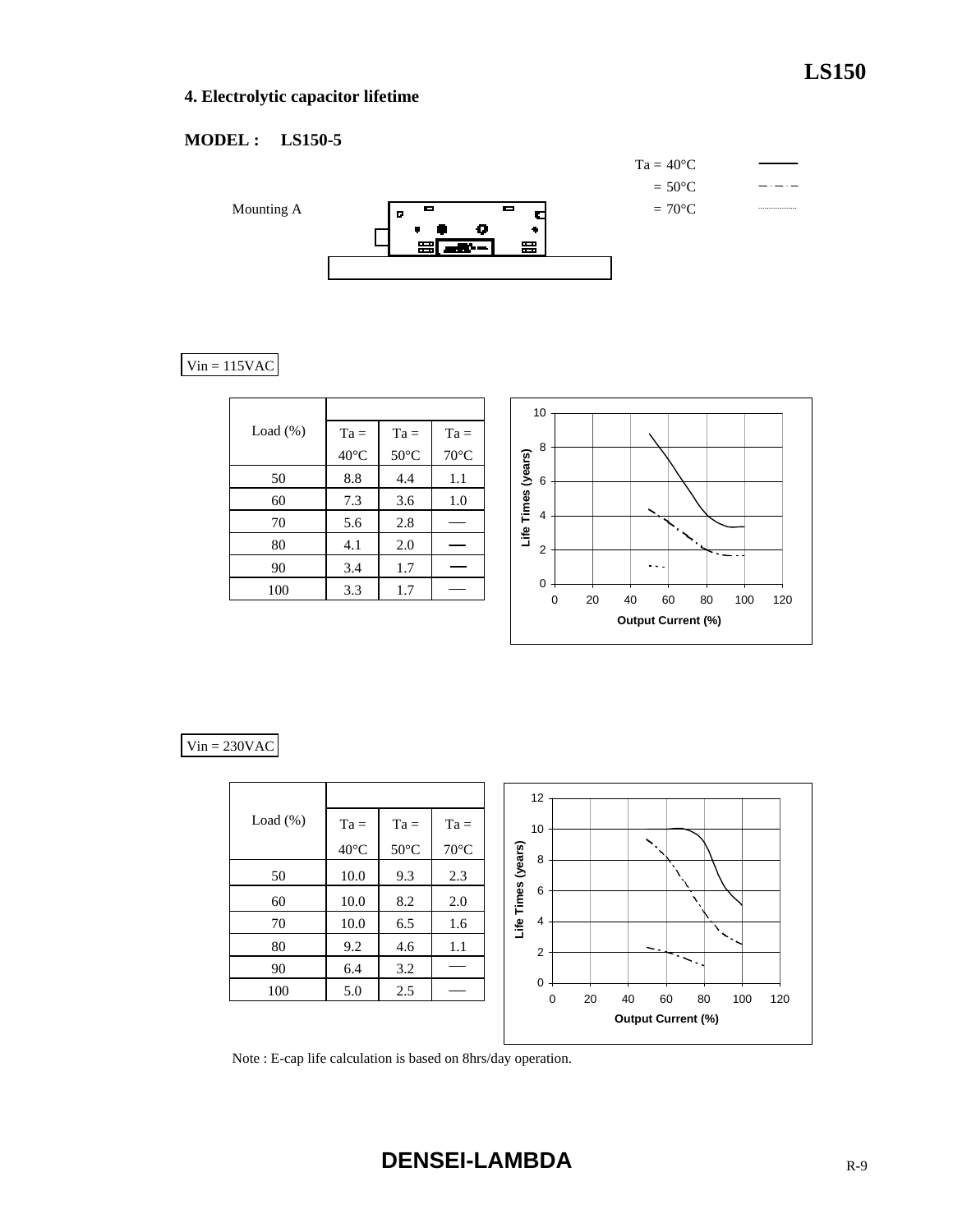# **4. Electrolytic capacitor lifetime**

# **MODEL : LS150-5**

Mounting B



| $Ta = 40^{\circ}C$ |  |
|--------------------|--|
| $= 50^{\circ}$ C   |  |
| $= 70^{\circ}$ C   |  |

# $Vin = 115VAC$

| Load $(\%)$ | $Ta =$         | $Ta =$         | $Ta =$         |
|-------------|----------------|----------------|----------------|
|             | $40^{\circ}$ C | $50^{\circ}$ C | $70^{\circ}$ C |
| 50          | 6.6            | 3.3            |                |
| 60          | 5.3            | 2.7            |                |
| 70          | 4.0            | 2.0            |                |
| 80          | 2.9            | 1.4            |                |
| 90          | 2.1            | 1.0            |                |
| 100         | 1.4            |                |                |



#### $Vin = 230VAC$

|             |                |                |                | 12                 |    |    |                    |           |     |     |
|-------------|----------------|----------------|----------------|--------------------|----|----|--------------------|-----------|-----|-----|
| Load $(\%)$ | $Ta =$         | $Ta =$         | $Ta =$         |                    |    |    |                    |           |     |     |
|             | $40^{\circ}$ C | $50^{\circ}$ C | $70^{\circ}$ C | 8                  |    |    |                    |           |     |     |
| 50          | 10.0           | 7.2            | 1.8            |                    |    |    |                    |           |     |     |
| 60          | 10.0           | 6.1            | 1.5            | Life Times (years) |    |    |                    |           |     |     |
| 70          | 9.9            | 4.9            | 1.2            | 4                  |    |    |                    |           |     |     |
| $80\,$      | 7.7            | 3.8            | 1.0            |                    |    |    |                    | $\bullet$ |     |     |
| 90          | 5.9            | 2.9            |                |                    |    |    |                    |           |     |     |
| 100         | 4.3            | 2.2            |                | 0                  |    |    |                    |           |     |     |
|             |                |                |                | $\mathsf 0$        | 20 | 40 | 60                 | 80        | 100 | 120 |
|             |                |                |                |                    |    |    | Output Current (%) |           |     |     |

Note : E-cap life calculation is based on 8hrs/day operation.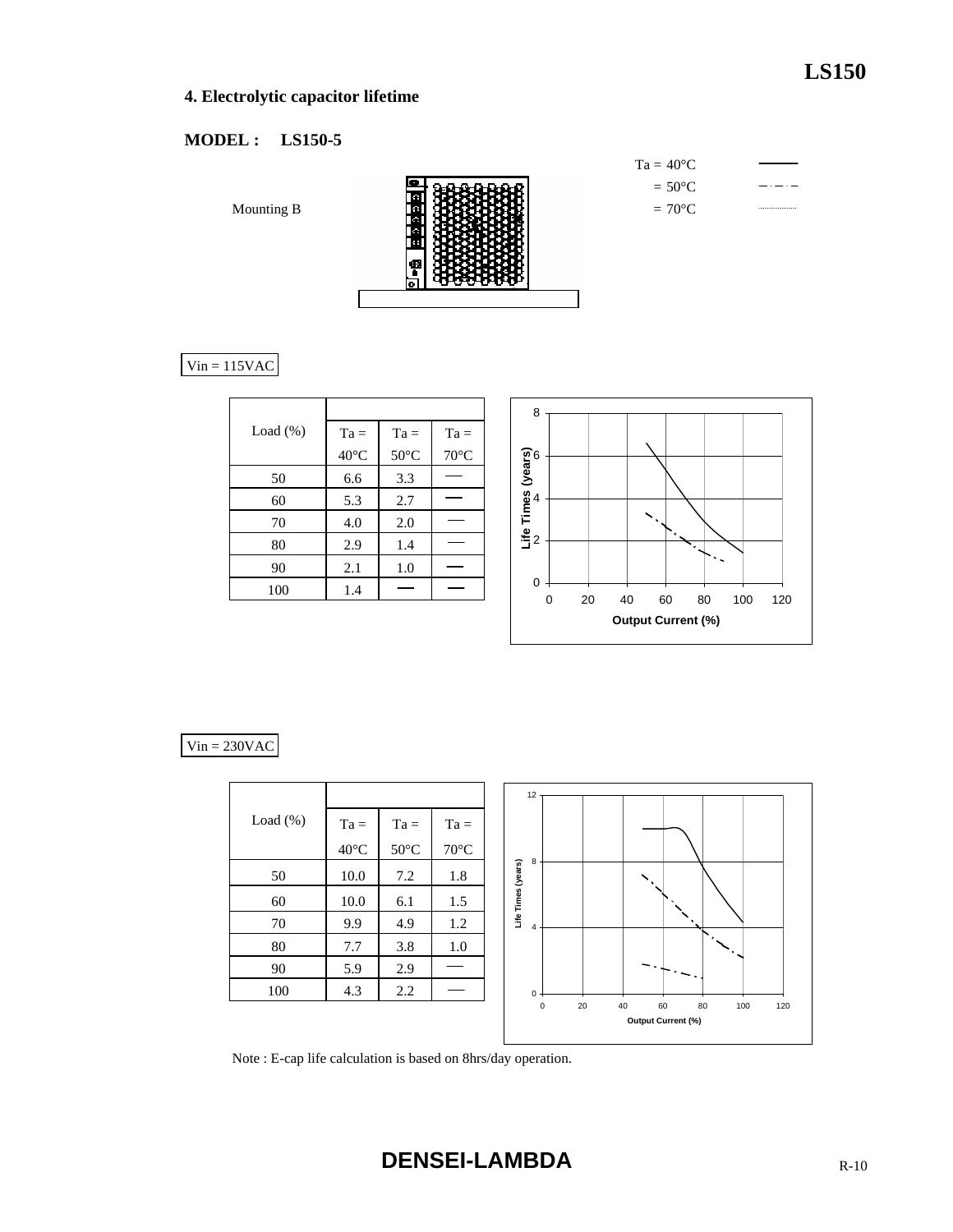## **4. Electrolytic capacitor lifetime**

#### **MODEL : LS150-5**



#### $Vin = 230VAC$

|          |                |                |                | 12                                                                                           |
|----------|----------------|----------------|----------------|----------------------------------------------------------------------------------------------|
| Load (%) | $Ta =$         | $Ta =$         | $Ta =$         | 10                                                                                           |
|          | $40^{\circ}$ C | $50^{\circ}$ C | $70^{\circ}$ C |                                                                                              |
| 50       | 10.0           | 10.0           | 2.5            | 8<br>Life Times (years)                                                                      |
| 60       | 10.0           | 7.5            | 1.9            | $\chi$<br>6                                                                                  |
| 70       | 10.0           | 5.2            | 1.3            | $\overline{4}$                                                                               |
| $80\,$   | 7.2            | 3.6            |                |                                                                                              |
| 90       | 4.6            | 2.3            |                | $\mathcal{S}_\mathcal{L}$ .<br>$\overline{2}$<br>٠<br>$\mathcal{O}(\mathcal{O}_\mathcal{A})$ |
| 100      | 2.6            | 1.3            |                | 0                                                                                            |
|          |                |                |                | 20<br>40<br>60<br>80<br>100<br>$\pmb{0}$<br>120<br>Output Current (%)                        |

Note : E-cap life calculation is based on 8hrs/day operation.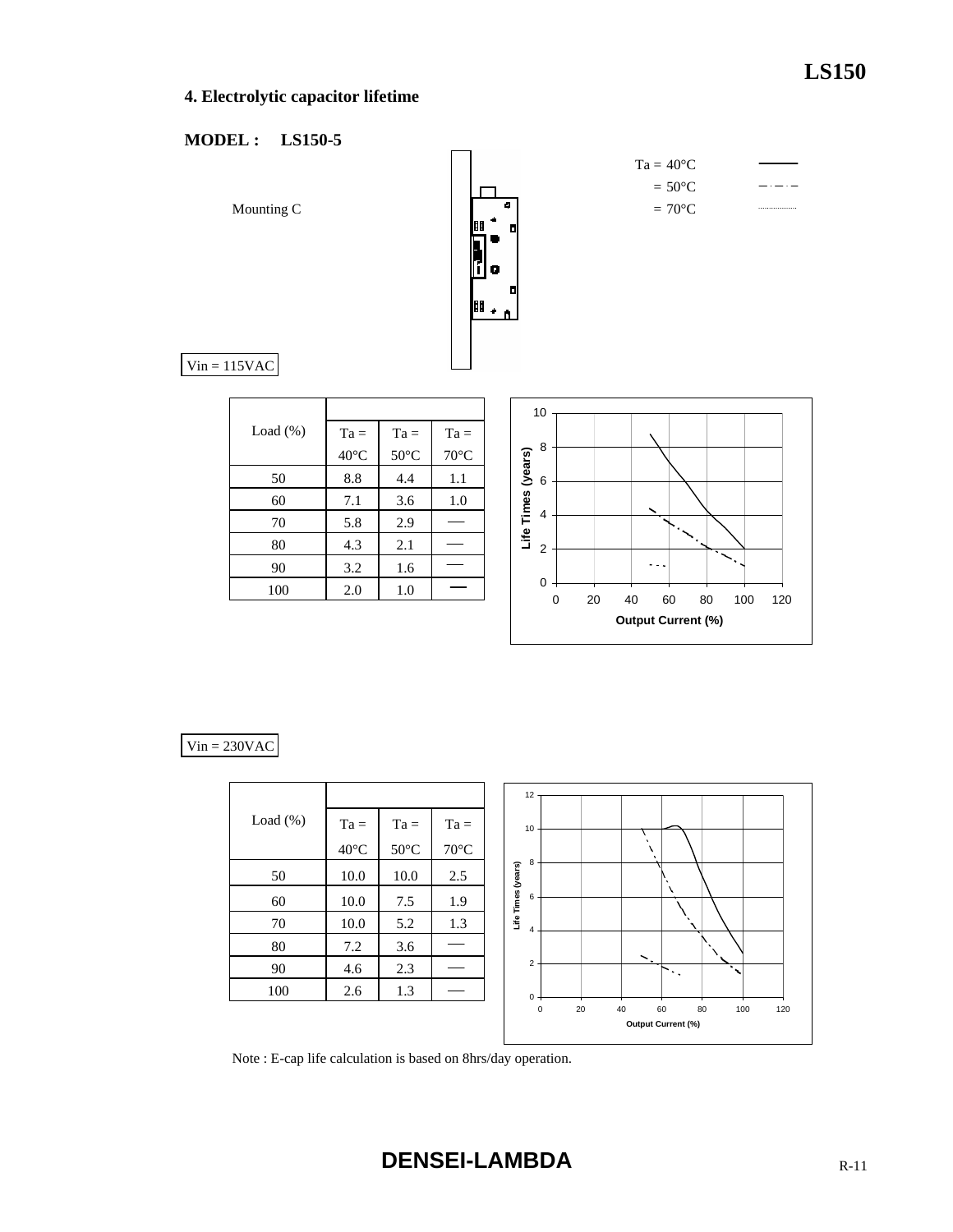## **4. Electrolytic capacitor lifetime**

#### **MODEL : LS150-5**



#### $Vin = 230VAC$

|          |                |                |                | 12                                                     |
|----------|----------------|----------------|----------------|--------------------------------------------------------|
| Load (%) | $Ta =$         | $Ta =$         | $Ta =$         |                                                        |
|          | $40^{\circ}$ C | $50^{\circ}$ C | $70^{\circ}$ C | 8                                                      |
| 50       | 10.0           | 7.3            | 1.8            | Life Times (years)                                     |
| 60       | 10.0           | 5.8            | 1.5            |                                                        |
| $70\,$   | 8.9            | 4.5            | 1.1            | 4                                                      |
| $80\,$   | 6.8            | 3.4            |                |                                                        |
| 90       | 5.1            | 2.5            |                | $\ddotsc$                                              |
| 100      | 3.2            | 1.6            |                | $\mathbf 0$<br>20<br>0<br>40<br>60<br>80<br>100<br>120 |
|          |                |                |                | <b>Output Current (%)</b>                              |

Note : E-cap life calculation is based on 8hrs/day operation.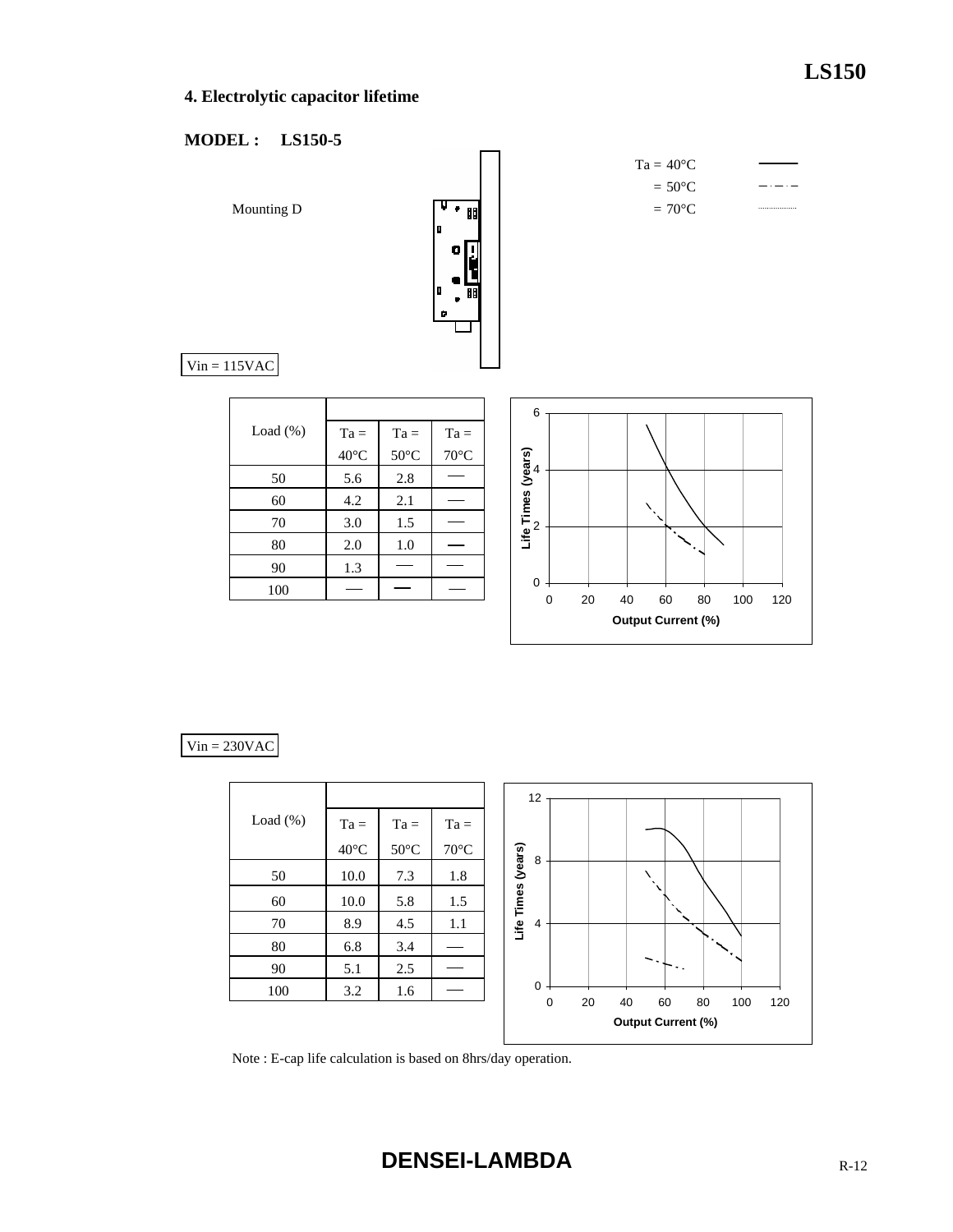#### **5. Vibration Test**

#### **MODEL : LS150-5**

#### **(1) Vibration Test Class**

Frequency Variable Endurance Test

#### **(2) Equipment Used**

| Controller | F-400-BM-E47 (EMIC CORP.) |
|------------|---------------------------|
| Vibrator   | 905-FN (EMIC CORP.)       |
| Serial no. | 22965                     |

#### **(3) The Number Of D.U.T. (Device Under Test)**

1 Unit

#### **(4) Test Conditions**

| Sweep Frequency | $10 - 55$ Hz | Direction | X. Y. Z          |
|-----------------|--------------|-----------|------------------|
| Sweep Time      | 1 minute     | Test Time | 1 hour each axis |
| Acceleration    | 2G           |           |                  |
| Mounting        | A and B      |           |                  |

#### **(5) Test Method**



Fix the PSUT on the universal plate via two M3 tapped holes on the chassis of the power supply. Standard mounting position as per test specification.

|  | (6) Test results | OК |
|--|------------------|----|
|  |                  |    |

| Test Conditions: | Vin           | $= 230$ Vac |
|------------------|---------------|-------------|
|                  | Ambient Temp. | $= +25 °C$  |

**PSUT State** Before Test X 1 5.046 1 OK Y OK test 5.046 Z 5.046 OK **Check Item** Vo1 5.046 **Output Voltage (V)** After

# **DENSEI-LAMBDA** R-13

Load Condition : Full Load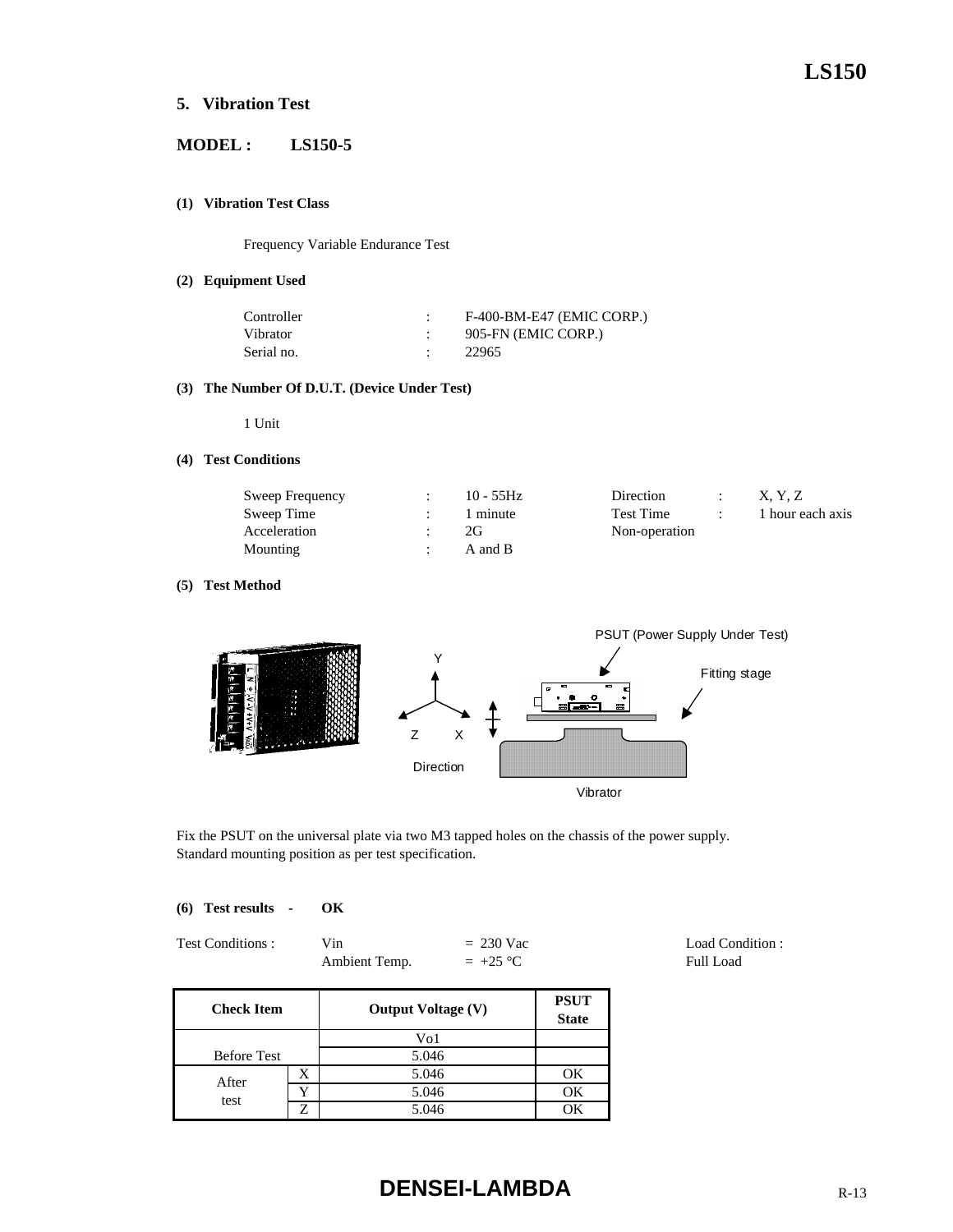#### **6. Noise simulate test**

 **MODEL : LS150-5** 

 **(1) Test circuit and equipment** 



Simulator **:** INS-400L Noise Laboratory Co.,LTD

#### **(2) Test conditions**

| $\bullet$ | Input voltage       |                      | : 115,230VAC    | • Noise level    | $\ddot{\phantom{a}}$ | $0V - 2.4kV$                 |
|-----------|---------------------|----------------------|-----------------|------------------|----------------------|------------------------------|
|           | Output voltage      |                      | Rated           | • Phase shift    |                      | $0^{\circ} \sim 360^{\circ}$ |
|           | Output current      | $\ddot{\phantom{a}}$ | 0%, 100%        | • Polarity       |                      | $: +$ , -                    |
| $\bullet$ | Ambient temperature |                      | $25^{\circ}$ C  | $\bullet$ Mode   |                      | Normal Common                |
|           | Pulse Width         |                      | $0$ ns ~ 1000ns | • Trigger select | $\ddot{\cdot}$       | Line                         |
|           |                     |                      |                 |                  |                      |                              |

#### **(3) Acceptable conditions**

- 1. Not to be broken.
- 2. No output shutdown.
- 3. No other out of order.

#### **(4) Test result O K**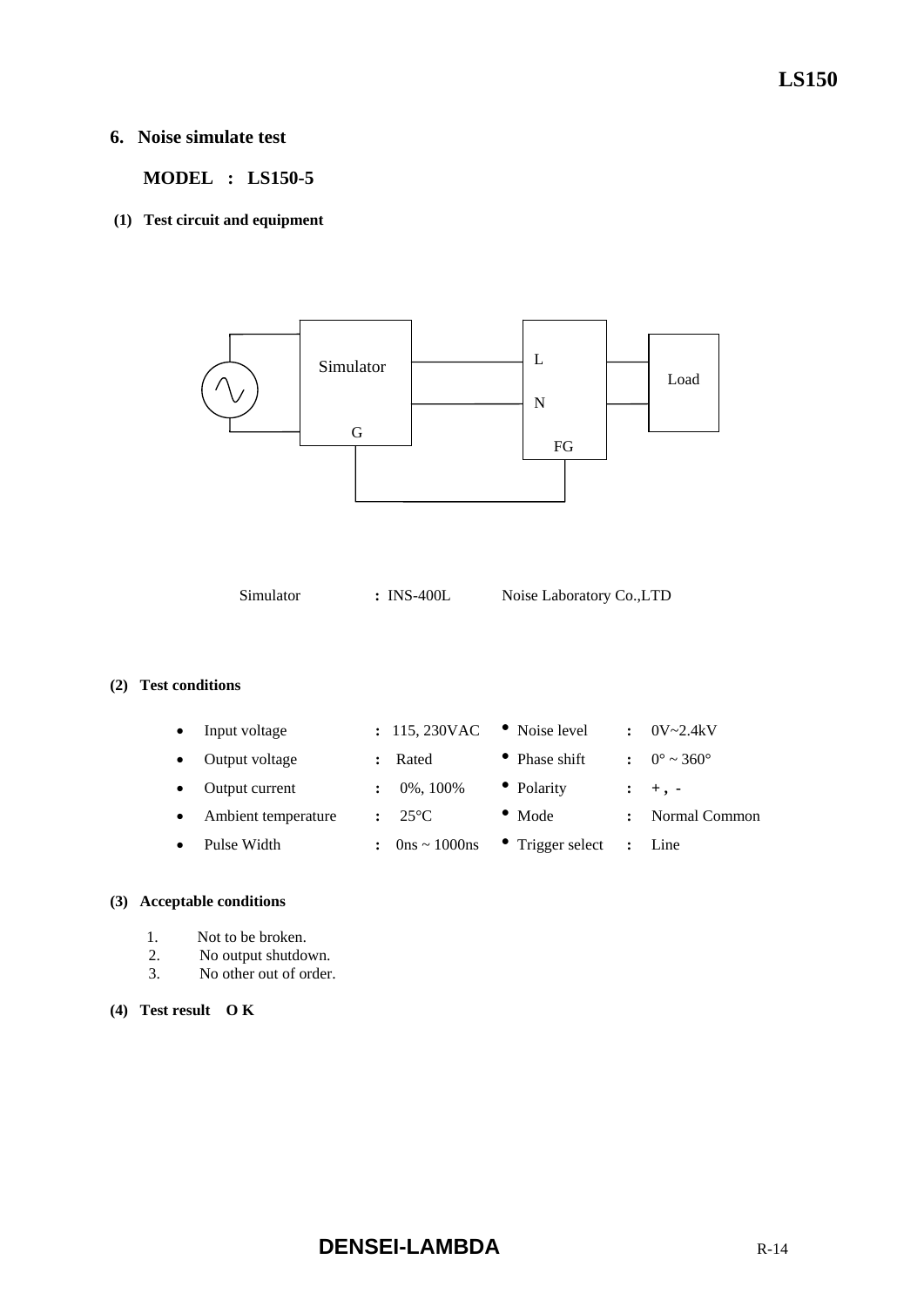#### **7. Abnormal test**

#### **MODEL : LS150-5**

**(1) Test Condition** 

Input Voltage : 230VAC Output Current : 100% Ta : 25°C, 70% RH

#### **(2) Test Results**

| $\sim$ $\sim$  |                 |                         |                        |           |              |                |                         |                |                       |                  |                           |                      |             |              |              |              | (Da: Damaged)              |
|----------------|-----------------|-------------------------|------------------------|-----------|--------------|----------------|-------------------------|----------------|-----------------------|------------------|---------------------------|----------------------|-------------|--------------|--------------|--------------|----------------------------|
|                |                 | <b>Test Position</b>    | <b>Test Mode</b>       |           |              |                |                         |                |                       |                  | <b>Test Results</b>       |                      |             |              |              |              |                            |
|                |                 |                         |                        |           | $\mathbf{1}$ | $\overline{c}$ | 3                       | $\overline{4}$ | $\sqrt{5}$            | $\epsilon$       | $\overline{7}$            | $\bf 8$              | 9           | $10\,$       | 11           | 12           |                            |
|                |                 |                         |                        |           | ${\bf F}$    | $\mathbf S$    | $\overline{\mathbf{B}}$ | $\mathbf S$    | $\overline{\text{R}}$ | $\overline{D}$   | $\overline{\mathrm{F}}$   | $\overline{0}$       | $\mathbf O$ | ${\bf N}$    | ${\bf N}$    | ${\rm O}$    |                            |
|                |                 |                         | S                      |           | $\bf{I}$     | $\mathbf M$    | ${\bf U}$               | M              | $\mathbf E$           | $\boldsymbol{A}$ | $\ensuremath{\mathbf{U}}$ | $\blacksquare$       | $\cdot$     | $\mathcal O$ | ${\rm O}$    | $\mathbf T$  |                            |
|                |                 |                         | H                      | О         | ${\bf R}$    | $\mathbf O$    | $\mathbb R$             | $\mathbf E$    | $\mathbf D$           | M                | $\mathbf S$               | $\mathbf C$          | $\mathbf V$ |              |              | $\, {\rm H}$ |                            |
| No.            | <b>LOCATION</b> | TEST POINT              | $\mathbf O$            | ${\bf P}$ | E            | $\bf K$        | $\mathbf S$             | $\mathbf L$    |                       | $\mathbf A$      | ${\bf E}$                 | $\blacksquare$       | $\cdot$     | O            | ${\bf C}$    | $\mathbf E$  | <b>NOTE</b>                |
|                |                 |                         |                        | Ε         |              | E              | $\mathbf T$             | $\mathbf L$    | $\,$ H                | ${\bf G}$        |                           | ${\bf P}$            | ${\bf P}$   | U            | $\, {\rm H}$ | $\mathbf R$  |                            |
|                |                 |                         | ${\bf R}$<br>T         | N         |              |                |                         |                | $\mathbf O$           | $\mathbf E$      | $\, {\bf B}$              | $\ddot{\phantom{a}}$ | $\cdot$     | T            | А            |              |                            |
|                |                 |                         |                        |           |              |                |                         |                | $\mathbf T$           |                  | L                         |                      |             | ${\bf P}$    | ${\bf N}$    |              |                            |
|                |                 |                         |                        |           |              |                |                         |                |                       |                  | $\circ$                   |                      |             | U            | ${\bf G}$    |              |                            |
|                |                 |                         |                        |           |              |                |                         |                |                       |                  | W                         |                      |             | T            | ${\bf E}$    |              |                            |
|                |                 | $1 - 4$                 | $\bullet$              |           |              |                |                         |                |                       | $\bullet$        | $\bullet$                 |                      |             | $\bullet$    |              |              | Da : F1                    |
| $\mathbf{1}$   | $\mathbf{D}1$   | $2 - 3$                 | $\bullet$              |           |              |                |                         |                |                       | $\bullet$        | $\bullet$                 |                      |             | $\bullet$    |              |              | $\mathrm{Da}: \mathrm{F1}$ |
|                |                 |                         | $\bullet$              |           |              |                |                         |                |                       | $\bullet$        | $\bullet$                 |                      |             | $\bullet$    |              |              | Da : F1                    |
| $\overline{2}$ | D2              |                         |                        | $\bullet$ |              |                |                         |                |                       |                  |                           |                      |             |              | $\bullet$    |              |                            |
|                |                 |                         | $\bullet$              |           |              |                |                         |                |                       |                  |                           |                      |             |              | $\bullet$    |              |                            |
| 3              | D <sub>3</sub>  |                         |                        | $\bullet$ |              |                |                         |                |                       |                  |                           |                      |             |              | $\bullet$    |              |                            |
|                |                 |                         | $\bullet$              |           |              |                |                         |                |                       |                  |                           |                      |             |              |              |              |                            |
| $\overline{4}$ | D4              |                         |                        | $\bullet$ |              |                |                         |                |                       |                  |                           |                      |             |              | $\bullet$    |              |                            |
|                |                 |                         | $\bullet$              |           |              |                |                         |                |                       |                  |                           |                      |             |              |              | $\bullet$    | Hiccup                     |
| 5              | D <sub>5</sub>  |                         |                        | $\bullet$ |              |                |                         |                |                       |                  |                           |                      |             |              |              | $\bullet$    | Hiccup                     |
|                |                 |                         | $\bullet$              |           |              |                |                         |                |                       |                  |                           |                      |             |              | $\bullet$    |              |                            |
| 6              | D <sub>6</sub>  |                         |                        | $\bullet$ |              |                |                         |                |                       |                  |                           |                      |             |              | $\bullet$    |              |                            |
|                |                 | $1 - 2$                 | $\bullet$              |           |              |                |                         |                |                       |                  |                           |                      |             |              |              | $\bullet$    | Hiccup                     |
|                |                 | $2 - 3$                 | $\bullet$              |           |              |                |                         |                |                       |                  |                           |                      |             |              |              | $\bullet$    | Hiccup                     |
| $\tau$         | D7              | $1-2$                   |                        | $\bullet$ |              |                |                         |                |                       |                  |                           |                      |             |              | $\bullet$    |              |                            |
|                |                 | $2 - 3$                 |                        | $\bullet$ |              |                |                         |                |                       |                  |                           |                      |             |              | $\bullet$    |              |                            |
|                |                 | $1-2$                   | $\bullet$              |           |              |                |                         |                |                       |                  |                           |                      |             |              |              | $\bullet$    | Hiccup                     |
|                |                 | $2 - 3$                 | $\bullet$              |           |              |                |                         |                |                       |                  |                           |                      |             |              |              | $\bullet$    | Hiccup                     |
| 8              | $\mathbf{D}8$   | $1 - 2$                 |                        | $\bullet$ |              |                |                         |                |                       |                  |                           |                      |             |              | $\bullet$    |              |                            |
|                |                 | $2 - 3$                 |                        | $\bullet$ |              |                |                         |                |                       |                  |                           |                      |             |              | $\bullet$    |              |                            |
|                |                 |                         | $\bullet$              |           |              |                |                         |                |                       |                  |                           |                      |             |              | $\bullet$    |              |                            |
| 9              | D11             |                         |                        | $\bullet$ |              |                |                         |                |                       |                  |                           |                      |             |              | $\bullet$    |              |                            |
|                |                 |                         | $\bullet$              |           |              |                |                         |                |                       | $\bullet$        | $\bullet$                 |                      |             | $\bullet$    |              |              | Da: F1                     |
| 10             | D12             |                         |                        | $\bullet$ |              |                |                         |                |                       |                  |                           |                      |             |              | $\bullet$    |              |                            |
|                |                 | $D-S$                   | $\bullet$              |           |              |                |                         |                |                       | $\bullet$        | $\bullet$                 |                      |             | $\bullet$    |              |              | $\mathrm{Da}: \mathrm{F1}$ |
| 11             | Q1              | $D - G$                 | $\bullet$              |           |              |                |                         |                |                       | $\bullet$        | $\bullet$                 |                      |             | $\bullet$    |              |              | Da: F1, Q1, Z3, Z4, A1     |
|                |                 | $G-S$                   | $\bullet$              |           |              |                |                         |                |                       |                  |                           |                      |             | $\bullet$    |              |              |                            |
|                |                 | $3 - 4$                 | $\bullet$              |           |              |                |                         |                |                       |                  |                           |                      |             | $\bullet$    |              | $\bullet$    | Latch                      |
|                |                 |                         |                        | $\bullet$ |              |                |                         |                |                       |                  |                           |                      |             |              | $\bullet$    |              |                            |
|                |                 | $1 - 6$                 | $\bullet$              |           |              |                |                         |                |                       |                  |                           |                      |             | $\bullet$    |              | $\bullet$    | Latch                      |
|                |                 |                         |                        | $\bullet$ |              |                |                         |                |                       |                  |                           |                      |             |              | $\bullet$    |              |                            |
| 12             | $\mathbf{Q}2$   | $3 - 5$                 | $\bullet$              |           |              |                |                         |                |                       |                  |                           |                      |             | $\bullet$    |              | $\bullet$    | Latch                      |
|                |                 |                         |                        | $\bullet$ |              |                |                         |                |                       |                  |                           |                      |             |              | $\bullet$    |              |                            |
|                |                 | $6 - 2$                 | ٠                      |           |              |                |                         |                |                       |                  |                           |                      |             | ٠            |              | ٠            | Latch                      |
|                |                 |                         |                        | $\bullet$ |              |                |                         |                |                       |                  |                           |                      |             |              | $\bullet$    |              |                            |
|                |                 | $C-E$                   | $\bullet$              |           |              |                |                         |                |                       |                  |                           |                      |             |              | $\bullet$    |              |                            |
| 13             | Q <sub>3</sub>  | $C-B$                   | $\bullet$              |           |              |                |                         |                |                       |                  |                           |                      |             |              |              | $\bullet$    | Hiccup                     |
|                |                 | $\operatorname{B-E}$    | $\bullet$              |           |              |                |                         |                |                       |                  |                           |                      |             |              |              | $\bullet$    | Hiccup                     |
|                |                 | $C-E$                   | $\bullet$              |           |              |                |                         |                |                       |                  |                           |                      |             | $\bullet$    |              |              |                            |
| 14             | ${\bf Q}4$      | $C-B$                   | $\bullet$              |           |              |                |                         |                |                       |                  |                           |                      |             | $\bullet$    |              |              |                            |
|                |                 | $\overline{\text{B-E}}$ | $\bullet$              |           |              |                |                         |                |                       |                  |                           |                      |             |              | $\bullet$    |              |                            |
|                |                 | $\operatorname{C-E}$    | $\bullet$              |           |              |                |                         |                |                       |                  |                           |                      |             |              | $\bullet$    |              |                            |
| 15             | Q <sub>5</sub>  | $C-B$                   | $\bullet$              |           |              |                |                         |                |                       |                  |                           |                      |             |              | $\bullet$    |              |                            |
|                |                 |                         |                        |           |              |                |                         |                |                       |                  |                           |                      |             |              | $\bullet$    |              |                            |
|                |                 | $\overline{\text{B-E}}$ | $\bullet$<br>$\bullet$ |           |              |                |                         |                |                       | $\bullet$        |                           |                      |             |              |              |              |                            |
| 16             | $\mathbf{Z} 1$  |                         |                        | $\bullet$ |              |                |                         |                |                       |                  |                           |                      |             |              | $\bullet$    |              | $\mathrm{Da}:\mathrm{C6}$  |
|                |                 |                         |                        |           |              |                |                         |                |                       |                  |                           |                      |             |              |              |              |                            |

**DENSEI-LAMBDA** R-15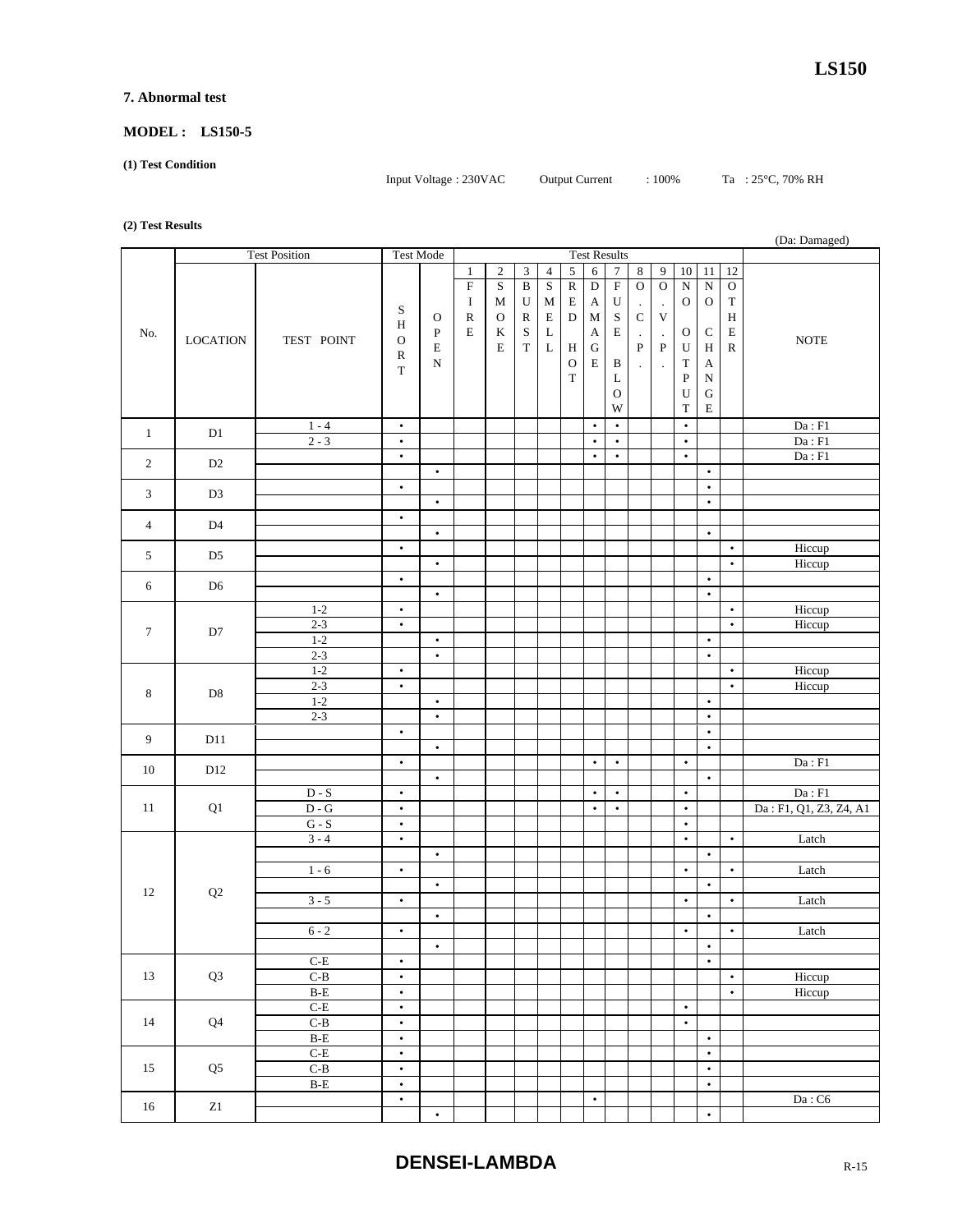#### **7. Abnormal test**

## **MODEL : LS150-5**

**(1) Test Condition** 

Input Voltage : 230VAC Output Current : 100% Ta : 25°C, 70% RH

**(2) Test Results**

| $\sim$ $\prime$ |                     |                                        |                        |              |              |                     |                         |                |              |                  |                           |                      |                      |              |             |              | (Da: Damaged)        |
|-----------------|---------------------|----------------------------------------|------------------------|--------------|--------------|---------------------|-------------------------|----------------|--------------|------------------|---------------------------|----------------------|----------------------|--------------|-------------|--------------|----------------------|
|                 |                     | <b>Test Position</b>                   | <b>Test Mode</b>       |              |              | <b>Test Results</b> |                         |                |              |                  |                           |                      |                      |              |             |              |                      |
|                 |                     |                                        |                        |              | $\mathbf{1}$ | $\sqrt{2}$          | 3                       | $\overline{4}$ | $\sqrt{5}$   | $\sqrt{6}$       | $\overline{7}$            | 8                    | 9                    | $10\,$       | 11          | 12           |                      |
|                 |                     |                                        |                        |              | ${\bf F}$    | $\rm S$             | $\overline{\mathbf{B}}$ | $\mathbf S$    | ${\bf R}$    | $\overline{D}$   | $\overline{\mathrm{F}}$   | $\mathbf O$          | $\mathcal O$         | ${\bf N}$    | ${\bf N}$   | ${\rm O}$    |                      |
|                 |                     |                                        | S                      |              | $\bf{I}$     | $\mathbf M$         | U                       | M              | E            | A                | $\ensuremath{\mathbf{U}}$ | $\bullet$            | $\cdot$              | $\mathbf{O}$ | ${\rm O}$   | $\mathbf T$  |                      |
|                 |                     |                                        | Η                      | O            | ${\bf R}$    | $\mathbf O$         | ${\bf R}$               | $\mathbf E$    | ${\bf D}$    | $\mathbf M$      | $\mathbf S$               | $\mathbf C$          | $\mathbf V$          |              |             | $\, {\rm H}$ |                      |
| No.             | <b>LOCATION</b>     | TEST POINT                             | $\mathbf O$            | $\mathbf{P}$ | $\mathbf E$  | $\bf K$             | $\mathbf S$             | $\bf L$        |              | $\boldsymbol{A}$ | $\mathbf E$               | $\blacksquare$       | $\cdot$              | O            | $\mathbf C$ | $\mathbf E$  | <b>NOTE</b>          |
|                 |                     |                                        | $\mathbb{R}$           | Е            |              | E                   | $\mathbf T$             | $\mathbf L$    | $\,$ H       | ${\bf G}$        |                           | ${\bf P}$            | ${\bf P}$            | $\mathbf U$  | H           | ${\bf R}$    |                      |
|                 |                     |                                        | $\mathbf T$            | N            |              |                     |                         |                | $\mathcal O$ | $\mathbf E$      | B                         | $\ddot{\phantom{0}}$ | $\ddot{\phantom{a}}$ | $\mathbf T$  | A           |              |                      |
|                 |                     |                                        |                        |              |              |                     |                         |                | $\mathbf T$  |                  | L                         |                      |                      | ${\bf P}$    | ${\bf N}$   |              |                      |
|                 |                     |                                        |                        |              |              |                     |                         |                |              |                  | $\mathbf O$               |                      |                      | U            | ${\bf G}$   |              |                      |
|                 |                     |                                        |                        |              |              |                     |                         |                |              |                  | W                         |                      |                      | T            | $\mathbf E$ |              |                      |
| 17              | Z <sub>3</sub>      |                                        | $\bullet$              |              |              |                     |                         |                |              |                  |                           |                      |                      | $\bullet$    |             |              |                      |
|                 |                     |                                        |                        | $\bullet$    |              |                     |                         |                |              |                  |                           |                      |                      |              | $\bullet$   |              |                      |
| 18              | Z4                  |                                        | $\bullet$              |              |              |                     |                         |                |              |                  |                           |                      |                      |              | $\bullet$   |              |                      |
|                 |                     |                                        |                        | $\bullet$    |              |                     |                         |                |              |                  |                           |                      |                      |              | $\bullet$   |              |                      |
| 19              | Z <sub>5</sub>      |                                        | $\bullet$              |              |              |                     |                         |                |              |                  |                           |                      |                      | $\bullet$    |             |              |                      |
|                 |                     |                                        |                        | $\bullet$    |              |                     |                         |                |              |                  |                           |                      |                      |              | $\bullet$   |              |                      |
| 20              | Z <sub>6</sub>      |                                        | $\bullet$              |              |              |                     |                         |                |              |                  |                           |                      | $\bullet$            |              |             | $\bullet$    | Latch                |
|                 |                     |                                        |                        | $\bullet$    |              |                     |                         |                |              |                  |                           |                      |                      |              | $\bullet$   |              |                      |
|                 |                     | Vcc - GND                              | $\bullet$              |              |              |                     |                         |                |              |                  |                           |                      |                      | $\bullet$    |             |              |                      |
|                 |                     | Vref - GND                             | $\bullet$              |              |              |                     |                         |                |              |                  |                           |                      |                      | $\bullet$    |             |              |                      |
|                 |                     | Isense - GND                           | $\bullet$              |              |              |                     |                         |                |              |                  |                           |                      |                      |              | $\bullet$   | $\bullet$    | <b>Hissing Noise</b> |
| 21              | A1                  | RtCt - GND                             | $\bullet$              |              |              |                     |                         |                |              |                  |                           |                      |                      | $\bullet$    |             |              |                      |
|                 |                     | $FB - GND$                             | $\bullet$              |              |              |                     |                         |                |              |                  |                           |                      |                      |              | $\bullet$   |              |                      |
|                 |                     | Comp - GND                             | $\bullet$              |              |              |                     |                         |                |              |                  |                           |                      |                      | $\bullet$    |             |              |                      |
|                 |                     | Out - GND                              | $\bullet$              |              |              |                     |                         |                |              |                  |                           |                      |                      | $\bullet$    |             |              |                      |
| 22              | A2                  | $\mathbf{A}$ - $\mathbf{K}$<br>$R - K$ | $\bullet$<br>$\bullet$ |              |              |                     |                         |                |              |                  |                           |                      |                      | $\bullet$    |             | $\bullet$    | $Vo = 3.68V$         |
|                 |                     | $R - A$                                | $\bullet$              |              |              |                     |                         |                |              |                  |                           |                      |                      | $\bullet$    |             | $\bullet$    | Latch                |
|                 |                     | $1 - 2$                                | $\bullet$              |              |              |                     |                         |                |              |                  |                           |                      | $\bullet$            | $\bullet$    |             |              | Latch                |
|                 |                     | $3 - 4$                                | $\bullet$              |              |              |                     |                         |                |              |                  |                           |                      |                      | $\bullet$    |             |              |                      |
| 23              | PC1                 | $1 - 2$                                |                        | $\bullet$    |              |                     |                         |                |              |                  |                           |                      | $\bullet$            | $\bullet$    |             |              | Latch                |
|                 |                     | $3 - 4$                                |                        | $\bullet$    |              |                     |                         |                |              |                  |                           |                      |                      | $\bullet$    |             |              |                      |
|                 |                     | $1 - 2$                                | $\bullet$              |              |              |                     |                         |                |              |                  |                           |                      |                      |              | $\bullet$   |              |                      |
|                 |                     | $3 - 4$                                | $\bullet$              |              |              |                     |                         |                |              |                  |                           |                      |                      | $\bullet$    |             |              |                      |
| 24              | PC <sub>2</sub>     | $1-2$                                  |                        | $\bullet$    |              |                     |                         |                |              |                  |                           |                      |                      |              | $\bullet$   |              |                      |
|                 |                     | $3 - 4$                                |                        | $\bullet$    |              |                     |                         |                |              |                  |                           |                      |                      |              | $\bullet$   |              |                      |
|                 |                     |                                        | $\bullet$              |              |              |                     |                         |                |              |                  |                           |                      |                      |              | $\bullet$   |              |                      |
| 25              | PD1                 |                                        |                        | $\bullet$    |              |                     |                         |                |              |                  |                           |                      |                      |              | $\bullet$   |              |                      |
|                 |                     | $8 - 7$                                | $\bullet$              |              |              |                     |                         |                |              |                  |                           |                      |                      |              |             | $\bullet$    |                      |
|                 |                     | $4 - 6$                                | $\bullet$              |              |              |                     |                         |                |              |                  |                           |                      |                      |              |             | $\bullet$    |                      |
| 26              | T1                  | 13, 14, 15, 16 - 9, 10, 11, 12         | $\bullet$              |              |              |                     |                         |                |              | $\bullet$        |                           |                      |                      | $\bullet$    | $\bullet$   |              | Da: F1, Q1           |
|                 |                     | $1 - 2$                                | $\bullet$              |              |              |                     |                         |                |              |                  |                           |                      |                      |              |             | $\bullet$    |                      |
| 27              | L1                  |                                        | $\bullet$              |              |              |                     |                         |                |              |                  |                           |                      |                      |              | $\bullet$   |              |                      |
|                 |                     |                                        |                        | $\bullet$    |              |                     |                         |                |              |                  |                           |                      |                      | ٠            |             |              |                      |
| $28\,$          | $\operatorname{L2}$ |                                        | $\bullet$              |              |              |                     |                         |                |              |                  |                           |                      |                      |              | $\bullet$   |              |                      |
|                 |                     |                                        |                        | $\bullet$    |              |                     |                         |                |              |                  |                           |                      |                      | $\bullet$    |             |              |                      |
| $29\,$          | $\operatorname{L3}$ |                                        | $\bullet$              |              |              |                     |                         |                |              |                  |                           |                      |                      |              | $\bullet$   |              |                      |
|                 |                     |                                        |                        | $\bullet$    |              |                     |                         |                |              |                  |                           |                      |                      | $\bullet$    |             |              |                      |
| $30\,$          | $\;$ L7             |                                        | $\bullet$              |              |              |                     |                         |                |              |                  |                           |                      |                      |              |             | $\bullet$    | Hiccup               |
|                 |                     |                                        |                        | $\bullet$    |              |                     |                         |                |              |                  |                           |                      |                      | $\bullet$    |             |              |                      |
| $31\,$          | $\rm L13$           |                                        | $\bullet$              |              |              |                     |                         |                |              |                  |                           |                      |                      |              | $\bullet$   |              |                      |
|                 |                     |                                        |                        | $\bullet$    |              |                     |                         |                |              |                  |                           |                      |                      | $\bullet$    |             |              |                      |
| $32\,$          | ${\bf R8}$          |                                        | $\bullet$              |              |              |                     |                         |                |              |                  |                           |                      |                      |              | $\bullet$   |              |                      |
|                 |                     |                                        |                        | $\bullet$    |              |                     |                         |                |              |                  |                           | $\bullet$            |                      |              |             |              |                      |
| $33\,$          | R13                 |                                        | $\bullet$              |              |              |                     |                         |                |              |                  |                           |                      |                      |              | $\bullet$   |              |                      |
|                 |                     |                                        |                        | $\bullet$    |              |                     |                         |                |              |                  |                           | $\bullet$            |                      |              |             |              |                      |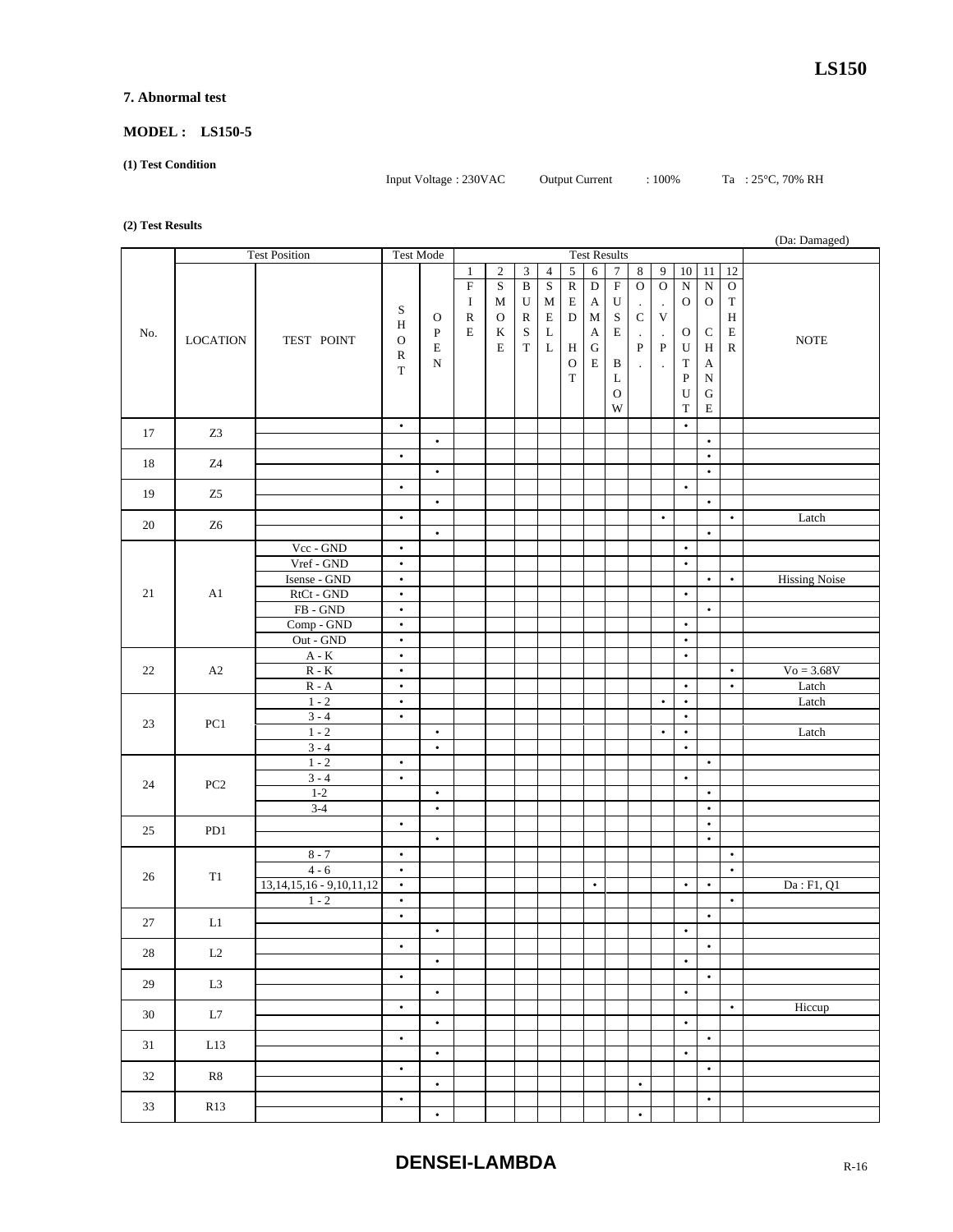#### **7. Abnormal test**

#### **MODEL : LS150-5**

**(1) Test Condition** 

```
Input Voltage : 230VAC Output Current : 100% Ta : 25°C, 70% RH
```
#### **(2) Test Results**

| $\sim$ $\prime$ | (Da: Damaged)                                 |            |                                         |                                                  |                                                                    |                                                          |                                                                                  |                                                                |                                                                            |                                                                             |                                                                                                                     |                                                                                               |                                                                                                   |                                                                                       |                                                                                                      |                                                                        |                |
|-----------------|-----------------------------------------------|------------|-----------------------------------------|--------------------------------------------------|--------------------------------------------------------------------|----------------------------------------------------------|----------------------------------------------------------------------------------|----------------------------------------------------------------|----------------------------------------------------------------------------|-----------------------------------------------------------------------------|---------------------------------------------------------------------------------------------------------------------|-----------------------------------------------------------------------------------------------|---------------------------------------------------------------------------------------------------|---------------------------------------------------------------------------------------|------------------------------------------------------------------------------------------------------|------------------------------------------------------------------------|----------------|
|                 | <b>Test Position</b>                          |            | <b>Test Mode</b>                        |                                                  | <b>Test Results</b>                                                |                                                          |                                                                                  |                                                                |                                                                            |                                                                             |                                                                                                                     |                                                                                               |                                                                                                   |                                                                                       |                                                                                                      |                                                                        |                |
| No.             | <b>LOCATION</b>                               | TEST POINT | S<br>H<br>$\Omega$<br>$\mathbb{R}$<br>T | $\mathbf{O}$<br>$\, {\bf P}$<br>E<br>$\mathbf N$ | $\mathbf{1}$<br>$\overline{F}$<br>I<br>$\mathbb{R}$<br>$\mathbf E$ | $\overline{2}$<br>S<br>M<br>$\mathbf{O}$<br>$\bf K$<br>E | 3<br>$\overline{B}$<br>$\mathbf U$<br>$\mathbb{R}$<br>$\mathbf S$<br>$\mathbf T$ | $\overline{4}$<br>$\overline{S}$<br>M<br>$\mathbf E$<br>L<br>L | $\sqrt{5}$<br>$\overline{R}$<br>E<br>D<br>H<br>$\mathbf{O}$<br>$\mathbf T$ | $\sqrt{6}$<br>$\overline{D}$<br>$\mathbf{A}$<br>$\mathbf{M}$<br>A<br>G<br>E | $\tau$<br>$\overline{F}$<br>${\bf U}$<br>$\mathbf S$<br>$\mathbf E$<br>$\, {\bf B}$<br>$\mathbf L$<br>$\Omega$<br>W | $\,8\,$<br>$\overline{O}$<br>$\cdot$<br>$\mathbf C$<br>$\cdot$<br>${\bf P}$<br>$\overline{a}$ | 9<br>$\overline{O}$<br>$\cdot$<br>$\mathbf{V}$<br>$\cdot$<br>$\mathbf{P}$<br>$\ddot{\phantom{a}}$ | 10<br>$\mathbf N$<br>$\mathbf{O}$<br>$\mathbf{O}$<br>U<br>T<br>$\mathbf{P}$<br>U<br>T | 11<br>${\bf N}$<br>$\mathbf{O}$<br>$\mathsf{C}$<br>H<br>A<br>${\bf N}$<br>$\mathbf G$<br>$\mathbf E$ | 12<br>$\mathbf{O}$<br>$\mathbf T$<br>$\, {\rm H}$<br>E<br>$\mathbb{R}$ | <b>NOTE</b>    |
| 34              | R <sub>29</sub>                               |            | $\bullet$                               | $\bullet$                                        |                                                                    |                                                          |                                                                                  |                                                                |                                                                            |                                                                             |                                                                                                                     |                                                                                               |                                                                                                   | $\bullet$                                                                             | $\bullet$                                                                                            |                                                                        |                |
| 35              | R32,R33,R34,R<br>35, R54, R55                 |            | $\bullet$                               |                                                  |                                                                    |                                                          |                                                                                  |                                                                |                                                                            |                                                                             |                                                                                                                     |                                                                                               |                                                                                                   |                                                                                       | $\bullet$                                                                                            |                                                                        |                |
| 36              | R32/R33/R34/<br>R35/R54/R55                   |            |                                         | $\bullet$                                        |                                                                    |                                                          |                                                                                  |                                                                |                                                                            |                                                                             |                                                                                                                     |                                                                                               |                                                                                                   |                                                                                       | $\bullet$                                                                                            |                                                                        |                |
| 37              | R36,R37,R38,R<br>73, R75, R97, R9<br>9,R101   |            | $\bullet$                               |                                                  |                                                                    |                                                          |                                                                                  |                                                                |                                                                            |                                                                             |                                                                                                                     |                                                                                               |                                                                                                   |                                                                                       | $\bullet$                                                                                            |                                                                        |                |
| 38              | R36/R37/R38/<br>R73/ R75/ R97/<br>R99/R101    |            |                                         | $\bullet$                                        |                                                                    |                                                          |                                                                                  |                                                                |                                                                            |                                                                             |                                                                                                                     |                                                                                               |                                                                                                   |                                                                                       | $\bullet$                                                                                            |                                                                        |                |
| 39              | R39, R56, R57,<br>R74, R76, R98,<br>R100,R102 |            | $\bullet$                               |                                                  |                                                                    |                                                          |                                                                                  |                                                                |                                                                            |                                                                             |                                                                                                                     |                                                                                               |                                                                                                   |                                                                                       | $\bullet$                                                                                            |                                                                        |                |
| 40              | R39/ R56/ R57/<br>R74/ R76/ R98/<br>R100/R102 |            |                                         | $\bullet$                                        |                                                                    |                                                          |                                                                                  |                                                                |                                                                            |                                                                             |                                                                                                                     |                                                                                               |                                                                                                   |                                                                                       | $\bullet$                                                                                            |                                                                        |                |
| 41              | <b>R50</b>                                    |            | $\bullet$                               | $\bullet$                                        |                                                                    |                                                          |                                                                                  |                                                                |                                                                            |                                                                             |                                                                                                                     |                                                                                               | $\bullet$<br>$\bullet$                                                                            |                                                                                       |                                                                                                      | $\bullet$<br>$\bullet$                                                 | Latch<br>Latch |
| 42              | C <sub>5</sub>                                |            | $\bullet$                               | $\bullet$                                        |                                                                    |                                                          |                                                                                  |                                                                |                                                                            | $\bullet$                                                                   |                                                                                                                     |                                                                                               |                                                                                                   |                                                                                       | $\bullet$                                                                                            |                                                                        | $Da:$ C6       |
|                 |                                               |            | $\bullet$                               |                                                  |                                                                    |                                                          |                                                                                  |                                                                |                                                                            | $\bullet$                                                                   | $\bullet$                                                                                                           |                                                                                               |                                                                                                   |                                                                                       |                                                                                                      |                                                                        | Da: Z1, F1     |
| 43              | C <sub>6</sub>                                |            |                                         | $\bullet$                                        |                                                                    |                                                          |                                                                                  |                                                                |                                                                            |                                                                             |                                                                                                                     |                                                                                               |                                                                                                   |                                                                                       | $\bullet$                                                                                            |                                                                        |                |